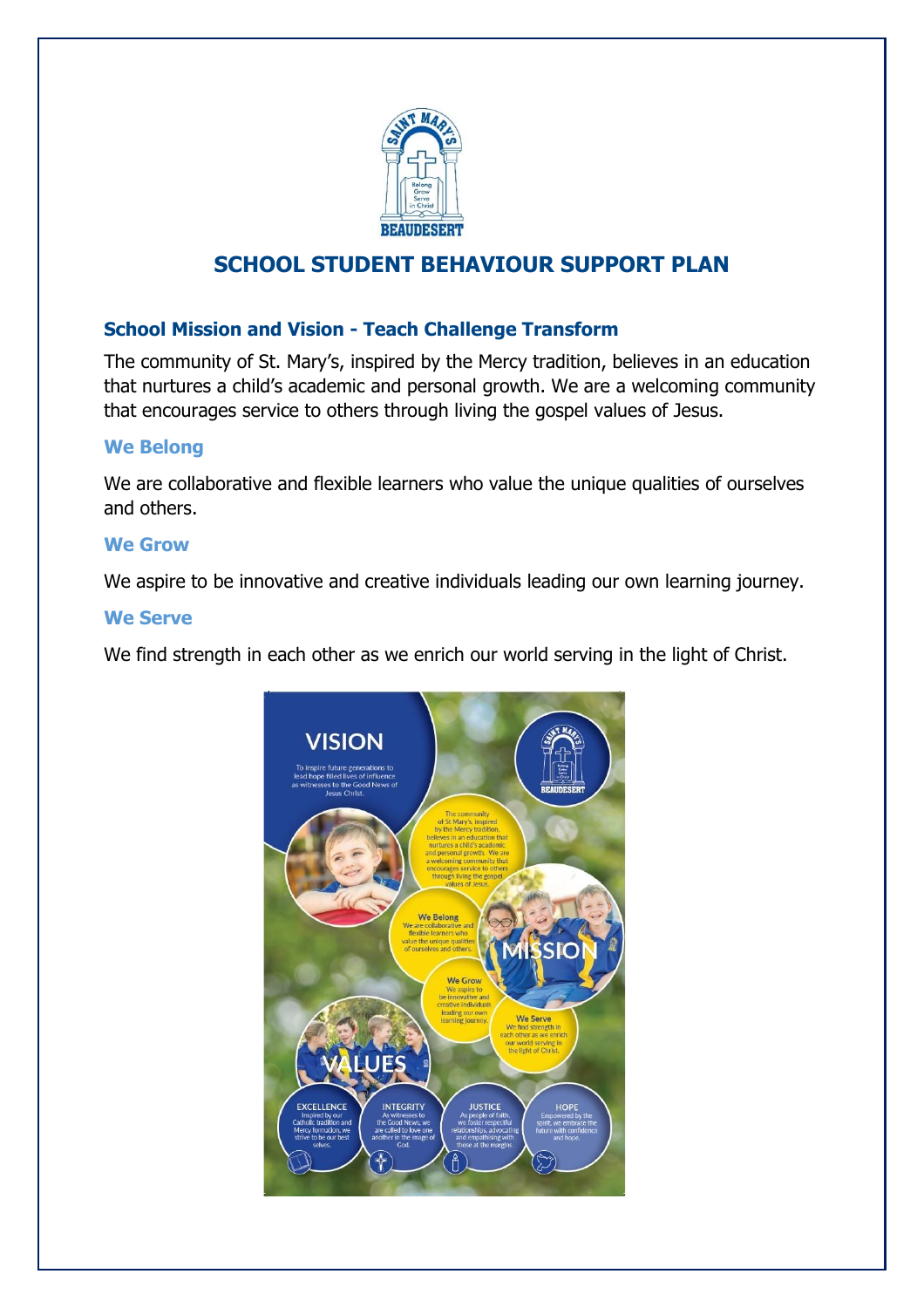# **Our School Context**

St. Mary's Catholic Primary School is an inner-regional school, situated in the township of Beaudesert about an hour's drive south from Brisbane. The school was established by the Mercy Sisters over 100 years ago and run by them until 1996, when the first lay principal was appointed, but continues to maintain a very close relationship with St. Mary's Parish.

We are a well-resourced school, fully airconditioned with modern technology in classrooms. We work in close partnership with McAuley College, our Catholic Secondary College in the Beaudesert community. The year range is Prep to Year 6 and the current enrolment is approximately 350 students. Our students are drawn from the surrounding areas of Beaudesert township, Kooralbyn, Rathdowney, Mt Tamborine, Kerry, Jimboomba, Cedar Grove, and Cedar Vale.

We employ specialist teachers in the areas of the Arts, instrumental music, Spanish and HPE. The school community celebrates Eucharist once a week with the children taking an active role in the preparation and celebration. The many and varied talents of our students are used to reach out to the greater community through Caritas - Project Compassion and local community events.



# **Consultation and Review Process**

A Positive Behaviour 4 Learning (PB4L) team was created in 2013 and has comprised of various team members to be a collaborative venture in planning and developing procedures. The team assists staff in the continuing process of developing and maintaining a positive school environment where students behave responsibly and engage in their learning.

A data review (2017) on SBSS (Engage) was undertaken to assess the behaviours, times, and school areas where children were not meeting school expectations. Our data review identified areas (e.g. Toilets, Transitions) that required effective instruction. It also highlighted a need for consistent approaches and language to be used by staff and students. These expectations required instruction, feedback, re-teaching, and encouragement.

In 2018, the PB4L team in consultation with BCE, created and published the Behaviour Matrix. In 2021, we consulted Mark Wakefield (BCE – Education Officer – Student Behaviour Support) to draft a [PB4L Responses Flowchart.](https://mybcecatholicedu.sharepoint.com/:w:/r/sites/sp-stmarysbeaudesert/staff/_layouts/15/Doc.aspx?sourcedoc=%7BB96CC35F-A275-4C9A-B395-C56ADFBC4ED1%7D&file=St%20Mary%20PB4L%20Tier%201%20SBS%20Responses%20flowchart%20draft.docx&action=default&mobileredirect=true) We engaged in professional development with staff and completed in 2022, through team collaboration, a PB4L Positive Behaviour Cycle for Learning, to implement school wide, informing teachers, students, and parents of support processes.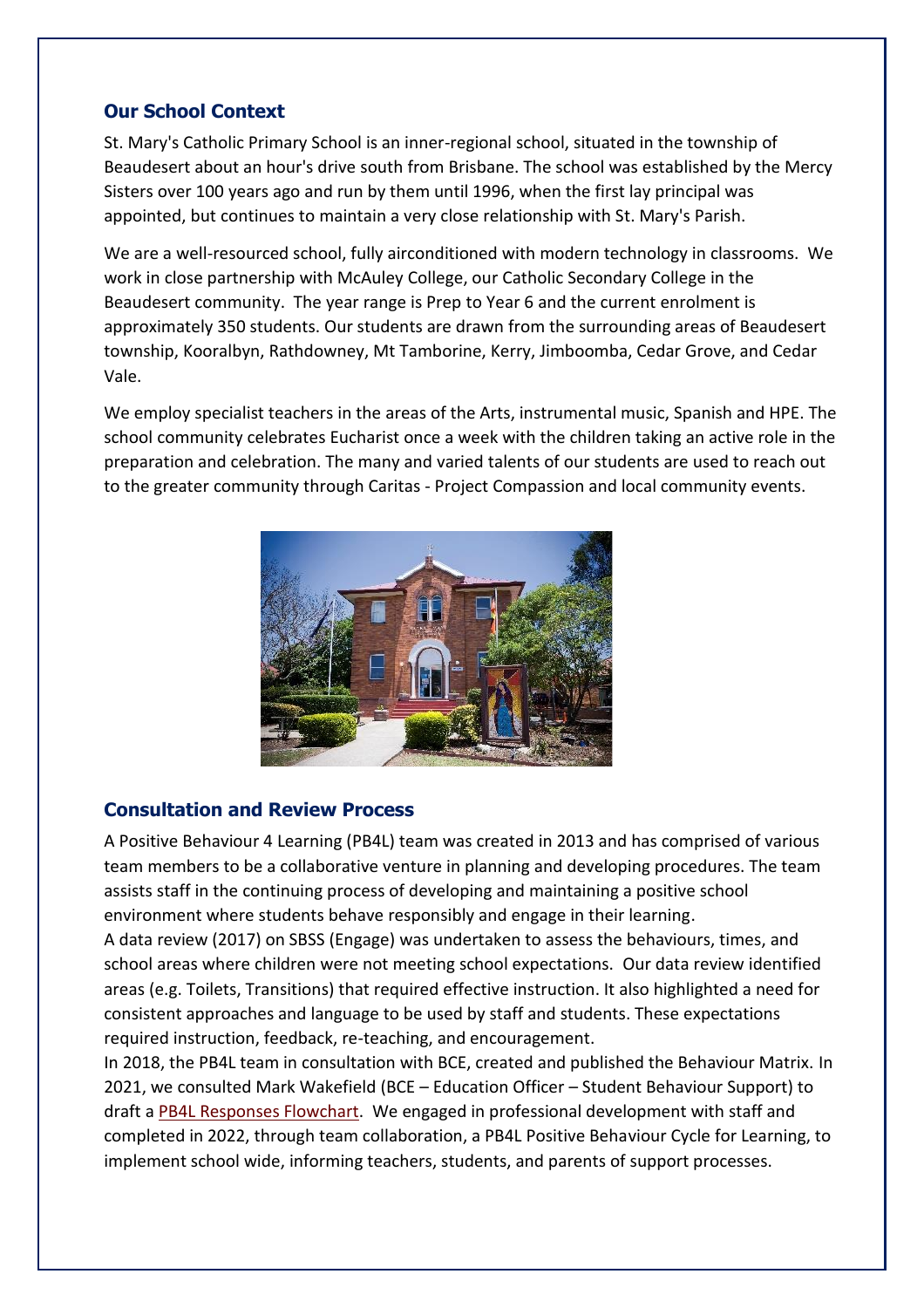# **Section A: Our Student Behaviour Support Systems**

## **1. Our Beliefs and Common Philosophy about Learning and Teaching**

Student behaviour support is at the centre of all learning and teaching at St Mary's Primary School. Effective learning and teaching is supported by a safe, positive, and productive learning environment based on our mission statement along with consistency, fairness, and engagement. Our School Motto: Belong, Grow and Serve, has been a guiding philosophy of our Student Behaviour Support Plan. The Student Behaviour Support Plan will be informed by Brisbane Catholic Education Student Behaviour Support Procedure.

All practices at St Mary's Primary School should be:

- Fair and just
- Purposeful and effective
- Clear and concise
- Regularly communicated
- Modelled and reviewed
- Used consistently
- Linked with reflective and restorative actions

Our beliefs about teaching and learning socially at school, student behaviour supports, and responding to students to meet their needs, unify us and direct our actions.

We believe:

• School plays a vital role in promoting the intellectual, physical, social, emotional, moral, and spiritual and aesthetic development and wellbeing of young Australians – (Alice Springs (Mparntwe) Education Declaration 2019).

• Every day at school, students have opportunities to learn and practise social skills and develop General Capabilities through the curriculum (ACARA).

- Student behaviour is best achieved through instruction rather than punishment.
- Student behaviour can be taught using the same strategies used to teach academics.

• Misbehaviour presents the student with an opportunity to learn and the educator with an opportunity to teach.

• For behaviour development to occur, we must use positive approaches that strengthen teacher-student relationships. We build teacher capabilities to pro-actively create effective classroom environments.

• Student behaviour is a collaborative effort. In partnership with parents and carers, we are committed to each and every student's success and progress.

• Efforts to support all students to become successful learners, confident and creative individuals and active and informed citizens require ongoing teaching, encouragement, and correction.

• An integrated system of school wide, classroom support and individual student supports can play a central role in improving behavioural outcomes and developing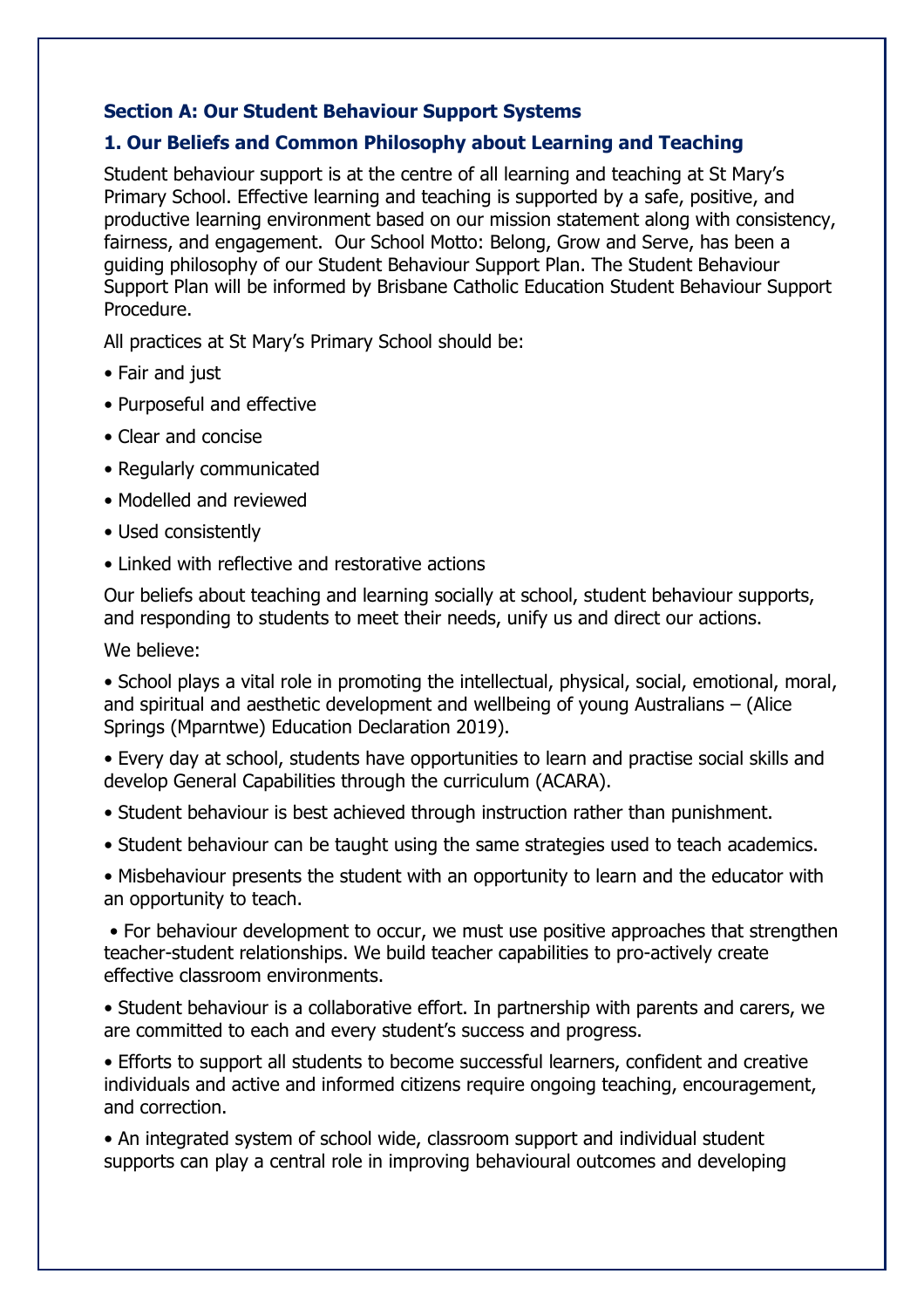learning dispositions for the students we serve as well as contribute to the sense of efficacy and job satisfaction of our staff.

# **2. Our Systems Approach - Positive Behaviour for Learning (PB4L)**

# **What is Positive Behaviour for Learning?**

PB4L is a framework (Diagram 1) for schools that use a system approach to positive behaviour supports for all students. The aim of implementing the framework is to achieve increased academic and social progress and achievement for all students by using evidence-based practices. One of the focus areas is explicit teaching of behaviours that assists students to access learning – academically and socially - at all stages of development throughout their education.



Diagram 1: Adapted from *School-wide Positive Behaviour Support: implementers' blueprint and Self-Assessment,* by OSEP Centre On Positive Behavioural Interventions and Supports, 2004, Eugene OR: Lewis

# **Theoretical and conceptual characteristics**

PB4L is the redesign of learning environments, not students. The theoretical and conceptual understandings of PB4Learning are firmly linked to Behavioural Theory and Applied Behavioural Analysis (Carr et al., 2002). This perspective emphasises that observable behaviour is an important indicator of what individuals have learned and how they operate in their environment. Environmental factors are influential in determining whether a behaviour is likely to occur, and new and alternative pro-social behaviours can be taught (Sugai & Horner, 2002; Sugai et al., 2008)

# **Continuum of support and key features**

An important component of PB4L is the adoption of a continuum of behavioural supports (Diagram 2) that, like academic instruction, acknowledges that students will need differing levels of behavioural interventions and supports to be successful at school. Within the continuum there are three levels of support.

# Tier 1 Universal Supports:

This first level focuses on universal behavioural and academic supports for all students. Here the focus is on prevention of problem behaviours, providing explicit teaching of expected behaviours and creating positive learning environments across all settings in the school. Research has shown that approximately 80-85% of students will respond to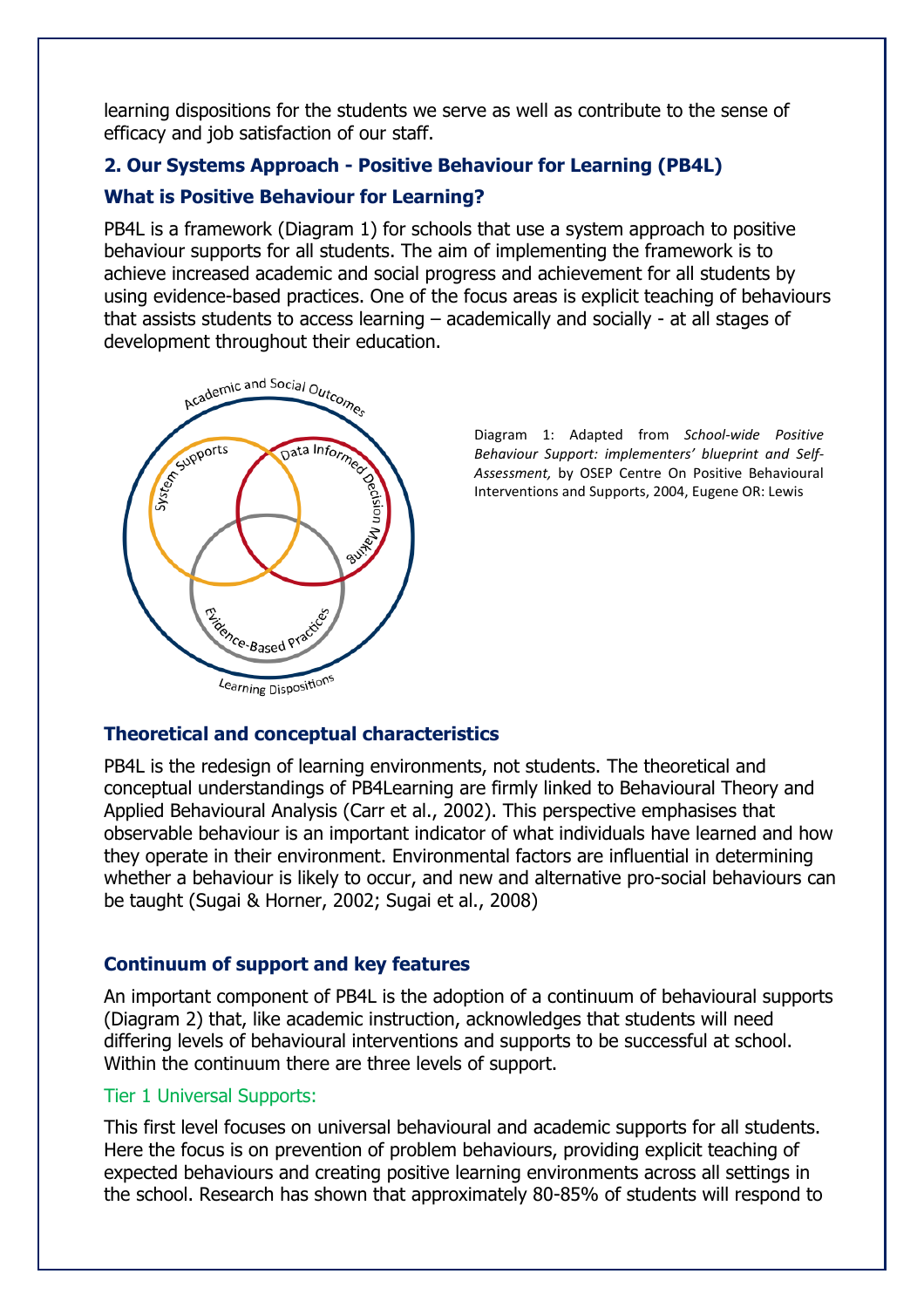proactive universal supports, display the desired appropriate behaviours, and have few behaviour problems (Horner & Sugai, 2005; Lewis, Newcomer, Trussell & Ritcher, 2006).

## Tier 2 Targeted Supports:

This second level focuses on targeted supports for students who continue to display problem behaviour even with the universal supports in place. Using data analysis, students are identified early, before problem behaviours become intense or chronic, to receive targeted supports such as small group social skill instruction, academic supports, mentoring and/or self-management strategies (Sailor et al., 2013).

## Tier 3 Personalised Supports:

This third level focuses on personalised supports that are intensive and individualised. These students will require highly individualised behaviour support programs based on a comprehensive behavioural assessment, which at times, will include mental health professionals and family and community services.



By building a connected continuum, everyone in the school is aware of how each level of support is connected to the universal systems i.e. every targeted and individualised intervention uses the universal set of behavioural expectations to increase the likelihood of maintenance and generalisation to other contexts.

### **3. Student Behaviour Support Leadership & Professional Learning for School staff**

Our Student Support Team, comprising of the School Principal, Support Teacher Inclusive Education (ST:IE), Guidance Counsellor (GC) and Primary Learning Leader (PLL), meet on a weekly basis and follow the processes outlined in: [St Mary's Process for Student Support](https://mybcecatholicedu.sharepoint.com/sites/sp-stmarysbeaudesert/staff/PB4L/Forms/AllItems.aspx?viewpath=%2Fsites%2Fsp%2Dstmarysbeaudesert%2Fstaff%2FPB4L%2FForms%2FAllItems%2Easpx&id=%2Fsites%2Fsp%2Dstmarysbeaudesert%2Fstaff%2FPB4L%2FPB4L%202022%2FST%20MARY%27S%20PROCESSES%20FOR%20STUDENT%20SUPPORT%2Epdf&parent=%2Fsites%2Fsp%2Dstmarysbeaudesert%2Fstaff%2FPB4L%2FPB4L%202022) and [Concerns for a Learner](https://mybcecatholicedu.sharepoint.com/sites/sp-stmarysbeaudesert/staff/lEARNING%20sUPPORT/Forms/AllItems.aspx?id=%2Fsites%2Fsp%2Dstmarysbeaudesert%2Fstaff%2FlEARNING%20sUPPORT%2FLearning%20Support%20Referral%2FConcerns%20for%20a%20Learner%20Process%2Epdf&parent=%2Fsites%2Fsp%2Dstmarysbeaudesert%2Fstaff%2FlEARNING%20sUPPORT%2FLearning%20Support%20Referral)

All teaching staff have engaged in professional development, in partnership with Mark Wakefield, at a staff meeting (28/07/21) and a further Professional Development Day (19/01/22), building capacity in the implementation of PB4L.

In a Term Two staff meeting, (27/04/22), break away groups composed statements that stated reasons we are a PB4L school. PB4L - [Staff Meeting notes/responses](https://mybcecatholicedu.sharepoint.com/:w:/r/sites/sp-stmarysbeaudesert/staff/_layouts/15/Doc.aspx?sourcedoc=%7B83B5E9A9-537E-480C-B46D-902C258AF6AD%7D&file=Minutes%2027April%2C%20week2.docx&action=default&mobileredirect=true)

The PB4L team, represented by various year level teachers and PLL, were released (9/05/22) to collate these responses to compose an introduction for our PB4L Response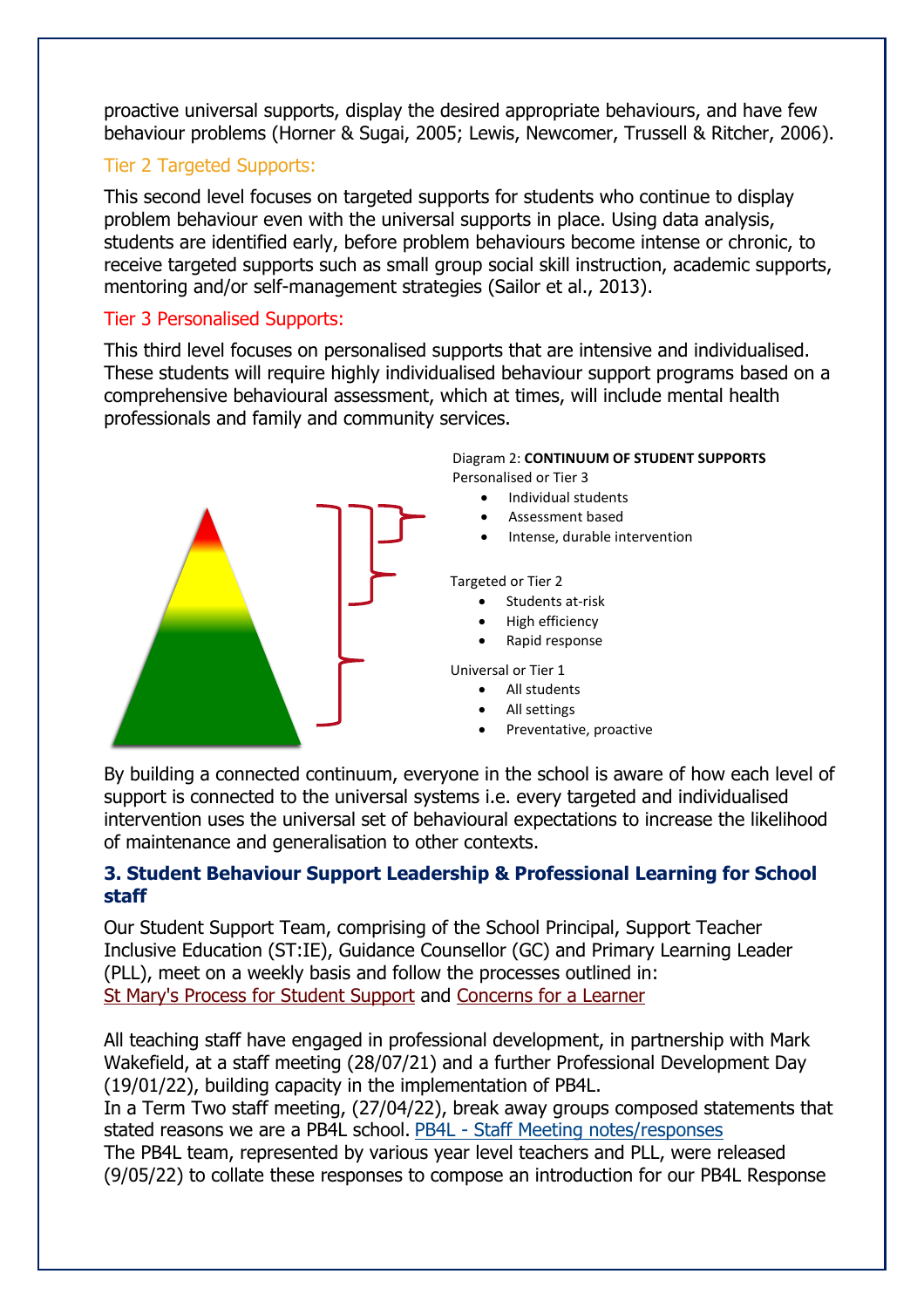Cycle, stating our beliefs and common philosophy. The PB4L shared at a staff meeting (11/05/22) the process and final draft of our Positive Behaviour Learning Cycle. [Behaviour Response Cycle Poster](https://mybcecatholicedu.sharepoint.com/sites/sp-stmarysbeaudesert/staff/Staff%20Documents/Forms/AllItems.aspx?viewpath=%2Fsites%2Fsp%2Dstmarysbeaudesert%2Fstaff%2FStaff%20Documents%2FForms%2FAllItems%2Easpx&id=%2Fsites%2Fsp%2Dstmarysbeaudesert%2Fstaff%2FStaff%20Documents%2FBEHAVIOUR%2FSaint%20Mary%27s%20Beaudesert%20cycle%2Ddraft%2Epdf&parent=%2Fsites%2Fsp%2Dstmarysbeaudesert%2Fstaff%2FStaff%20Documents%2FBEHAVIOUR)

# **Section B: Our Student Behaviour Support Practices**

## **1. Clarity: Our Expectations**

School-wide expectations encourage consistent communications and establish a common language of expectations for all staff and students and across all settings. Agreed upon student expectations promote the school's Catholic Identity and provide consistency across the staff and school community.

Clearly articulated behaviour expectations ensure that positive behaviour practices are aligned to our school's Vision, Mission, and Values Statement.

Our expectations are:

**M: Make a Difference** 

**A: Act Safely and Responsibly**

**R: Respect**

**Y: Your Best Self**

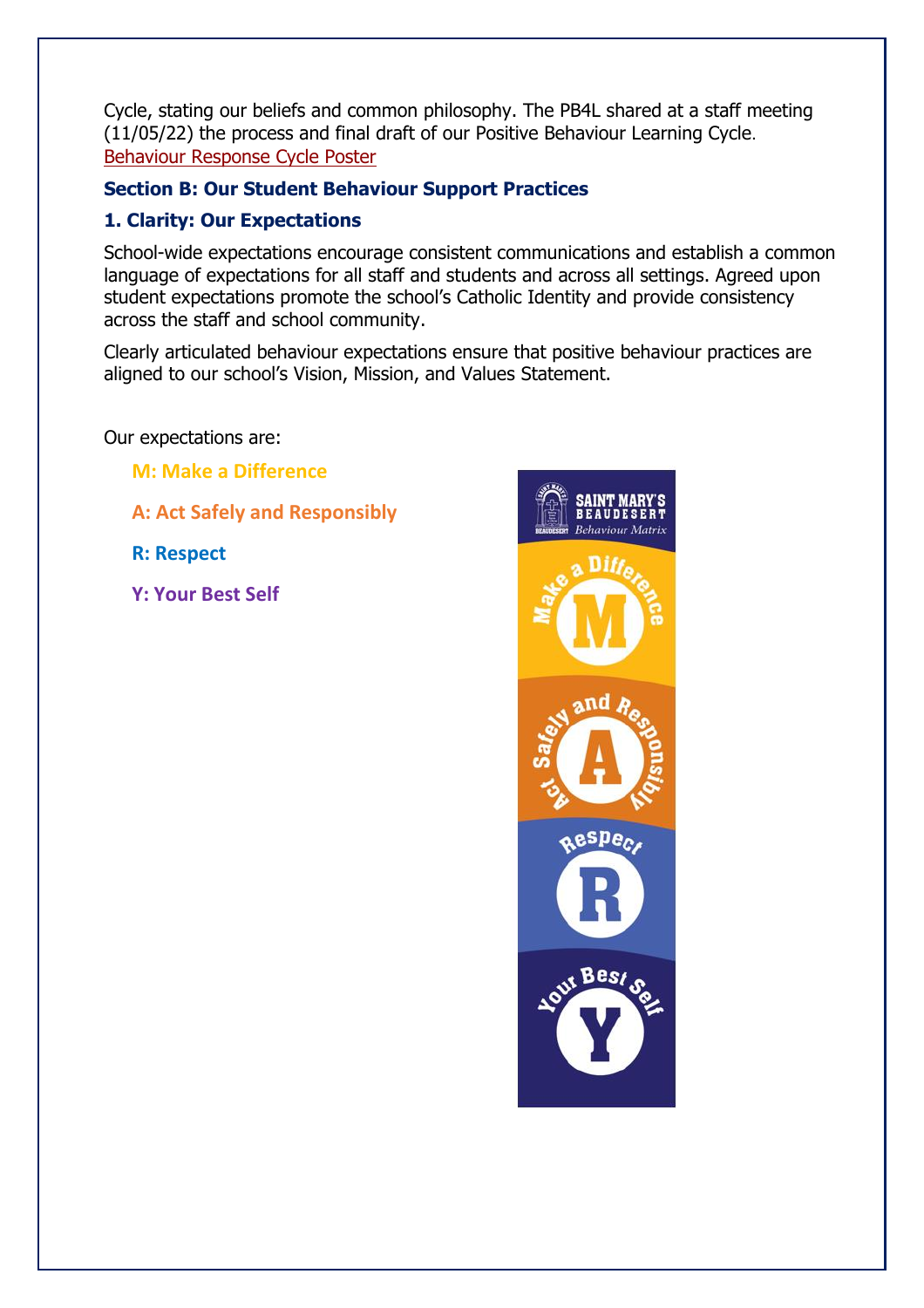Our school [behaviour matrix](https://mybcecatholicedu.sharepoint.com/sites/sp-stmarysbeaudesert/staff/Staff%20Documents/2022%20Planning/School%20Behaviour%20Support/Behaviour%20Matrix.pdf#search=school%20behaviour%20Matrix) is a visual tool that outlines the expectations of behaviours we expect all students and staff to learn, practice and demonstrate. They allow us to teach proactively and to provide students and parents with a positive message about behaviours for learning at school.

| <b>SAINT MARY'S</b><br><b>BEAUDESERT</b><br><b>RESIDENT</b> Behaviour Matrix | <b>Classroom</b>                                                                                                                            | Playground                                                                                                                                                                                                                         | Transition/<br><b>Toilets</b>                                                                                                       | <b>Eating Areas</b>                                                                                                                                       | <b>Technology</b>                                                                                                           | <b>Before/After</b><br><b>School</b>                                                                                     | <b>Gathering</b><br><b>Times</b>                                     |
|------------------------------------------------------------------------------|---------------------------------------------------------------------------------------------------------------------------------------------|------------------------------------------------------------------------------------------------------------------------------------------------------------------------------------------------------------------------------------|-------------------------------------------------------------------------------------------------------------------------------------|-----------------------------------------------------------------------------------------------------------------------------------------------------------|-----------------------------------------------------------------------------------------------------------------------------|--------------------------------------------------------------------------------------------------------------------------|----------------------------------------------------------------------|
|                                                                              | Encourage and<br>help others<br>Remember good manners<br>Participate actively<br>Tidy up<br>Be ready to learn                               | Welcome and include<br>everyone<br>Speak kindly<br>Care for our environment<br>and equipment                                                                                                                                       | Be on time<br>Be water-wise<br>Put paper in the bin                                                                                 | Invite others to<br>sit with you<br>Eat your food or<br>take it home                                                                                      | <b>THINK</b><br>T-kit True?<br>H - Is it Helpful?<br>I - Is it Inspiring<br>N - Is it Necessary?<br>K-Isit Kind?            | Look after<br>each other<br><b>Arrive and leave</b><br>school at the<br>comect time.                                     | Pray - join in<br>reverently<br>Listen to and look<br>at the speaker |
| and R                                                                        | Safe hands and feet<br>Use equipment<br>safely and wisely<br>Take care of belongings<br>Leave special items safely<br>at home               | Safe hands and feet<br>Play in supervised areas<br>Use equipment<br>safely<br>Wear a hat<br>outside                                                                                                                                | Safe hands and feet<br>Keep left and walk<br>on pathways<br>Be quick, be dean,<br>be quiet in toilets<br>Report unsafe<br>behaviour | Eat before play<br>Be allergy aware<br>Wait and walk with the<br>teacher after eating<br><b>Remember verandahs</b><br>and classrooms are out<br>of bounds | Be cyber-safe<br>Keep it a food and<br>drink free zone<br>Carry devices with<br>two hands<br>Pack away and put<br>on charge | Hand in phone<br>to office<br>Move to your area<br>promptly<br>Be road safe<br>Sit and wait to play.<br>until supervised | Move safely<br>Follow<br><i>instructions</i>                         |
| Respect<br>$\mathsf{R}$                                                      | Respect everyone's<br>right to learn<br>Raise your hand to speak<br>Listen and respond<br>appropriately<br>Respect the opinion of<br>others | Play by the rules<br>Share play spaces and<br>equipment<br>Problem solve<br>Do the - talk friendly<br>high-five - talk firmly<br>$-$ ignore<br>$\left\langle\begin{smallmatrix} 0 \\ 1 \end{smallmatrix}\right\rangle$ , walk away | Move quietly from<br>place to place<br>Respect privacy and<br>personal space<br>Wait your turn                                      | Wait to be dismissed<br>Keep the eating area<br>clean and tidy<br>Remember good<br>manners<br>Look after lunchboxes                                       | Ask permission<br>to take/publish<br>photos<br>Speak kind<br>and positive<br>comments                                       | <b>Follow instructions</b><br>Observe bus rules<br>Sit quietly and wait                                                  | Enter and leave<br>n<br>quietly<br>Listen and respond                |
| <b>Agut Best of</b>                                                          | Work with confidence and<br>persistence<br>Seek help<br>Stay on task (use your<br>time wisely)<br>Take pride in your work                   | $+$ report<br>Encourage fair play<br>Serve with heart and<br>mind of Mercy<br>Remember God made us<br>all differently                                                                                                              | Be ready to learn<br>Be calm and patient                                                                                            | Show thanks for<br>vour food<br>Fuel your brain for<br>learning<br>Drink water                                                                            | Share your skills<br>Use devices for<br>learning                                                                            | Wear the correct<br>uniform with pride                                                                                   | Join in actively<br>We belong when<br>we gather together<br>as one   |
|                                                                              | Focus on your progress<br>and growth                                                                                                        | Share your gifts and<br>talents                                                                                                                                                                                                    |                                                                                                                                     | Belong                                                                                                                                                    |                                                                                                                             | <b>Grow</b>                                                                                                              | Serve                                                                |

In addition to our school expectations, our affective curriculum is informed by the General Capabilities in the Australian Curriculum. The General Capabilities encompass the knowledge, skills, behaviours, and dispositions that, together with curriculum content in each learning area and the cross-curriculum priorities, will assist students to live and work successfully in the twenty-first century.

The Personal and Social Capability is one of the seven General Capabilities that outlines student developmental stages of self-awareness, self-management, social awareness, and social management. The behavioural and social emotional skills in this capability are to be taught through the learning areas of the approved curriculum. [www.acara.edu.au](http://www.acara.edu.au/)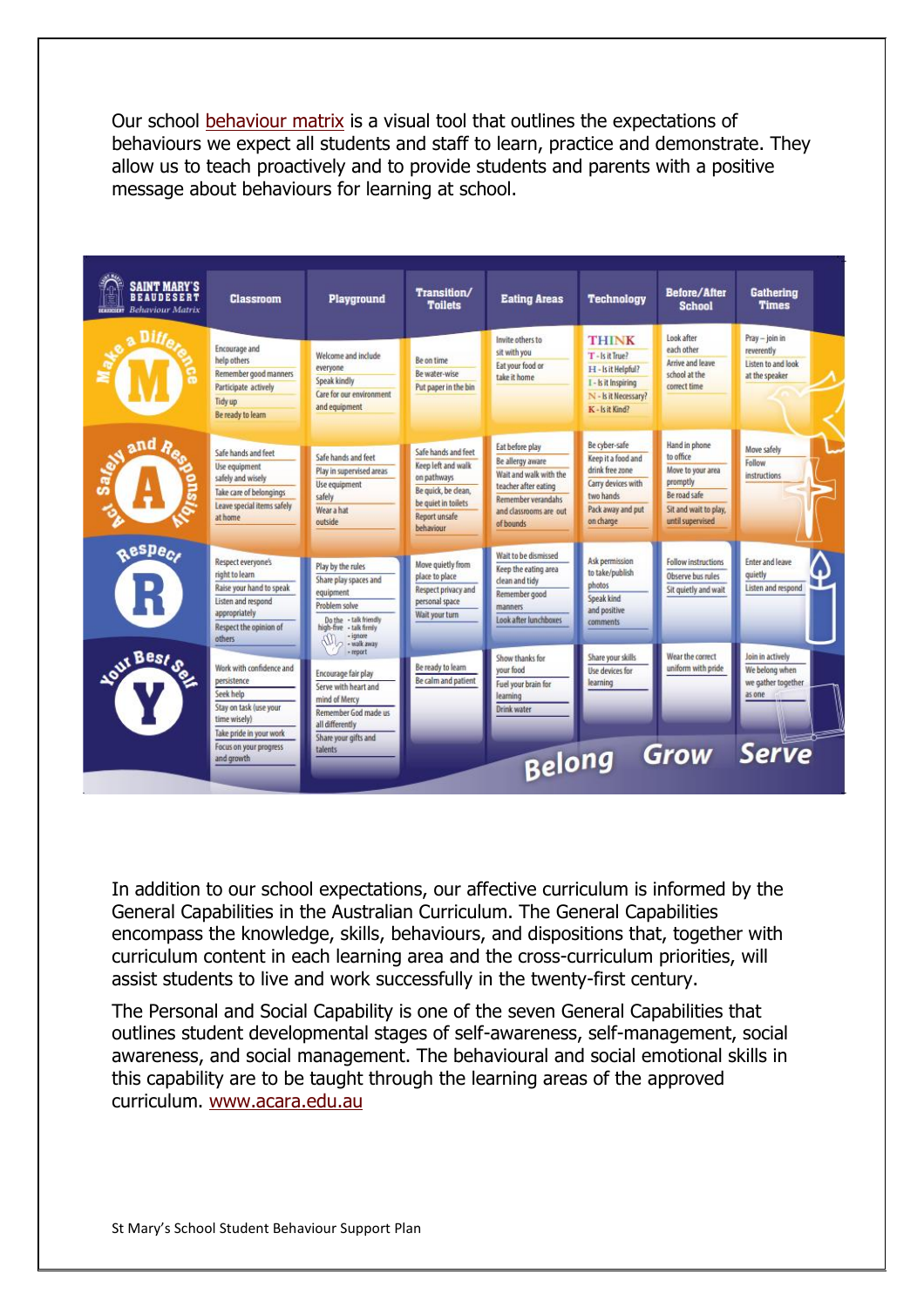# **2. Focus: Teaching Expected behaviour**

Effective instruction requires more than providing the rule  $-$  it requires instruction, practice, feedback, re-teaching, and encouragement (Sprague & Golly, 2005). Instruction takes place each day, throughout the day, all year long.

In addition, direct teaching may be done using some or a combination of the following:

- Beginning of school year orientation day
- Visible Behaviour Matrix displayed in every classroom, workspace, offices and featured in the school landscape
- Pastoral care period, weekly throughout the year
- Explicit teaching of school expectations
- Time built into the first weeks of schools and increased later in the year
- Assemblies followed by group practice
- Newsletter articles
- New student orientation when needed
- Student leaders support younger peers (Buddies)
- Social stories/photos/role-play of positive behaviours
- Establishing behaviour expectations in classroom
- Maintaining communication and sharing a common language regarding behaviour
- Transitioning students to new year levels and new teachers at the end of the year

# **3. Feedback: Encouraging Productive Behaviours for learning**

# Tier 1 Universal Supports:

Feedback should cause thinking (Dylan Wiliam, 2011). In education, we use the term "feedback" for any information given to students about their current achievements (Wiliam, 2011 p.122). Feedback to students provides them with the way to move their learning forward and make progress in their learning.

Our school encourages and motivates students, both as they are learning the expected behaviours and then to maintain those skills and dispositions as students become more fluent with their use. Specifically, our school encouragement system utilises effective, specific positive feedback, adult attention (contingent and noncontingent) and a tangible reinforcement system.

The encouragement strategies in place for school and classroom include:

| <b>School practices that</b>                  | <b>Classroom practices that</b>            |  |
|-----------------------------------------------|--------------------------------------------|--|
| encourage expected behaviours                 | encourage expected behaviours              |  |
| Weekly McAuley (service) and Duhig (learner)  | Class encouragers - Dojos/Ticks/stickers   |  |
| awards - at whole-school Monday assembly      |                                            |  |
| Class achievement awards at Junior and Senior | Points/Class money system for class reward |  |
| assemblies                                    |                                            |  |
| Good Behaviour Award (GBA) ticket in weekly   | <b>GBA tickets</b>                         |  |
| draw at Junior and Senior assemblies          |                                            |  |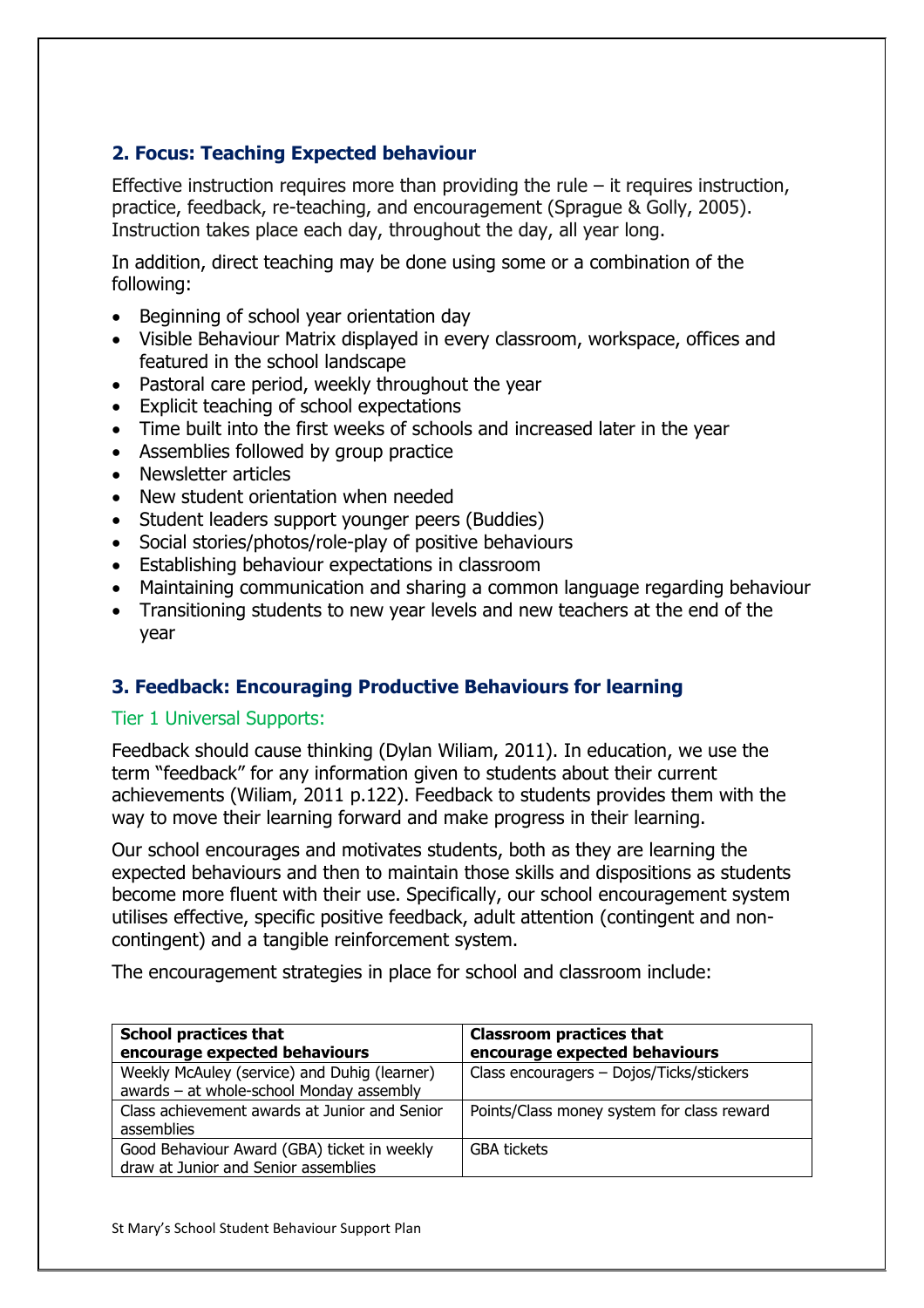## Tier 2 Targeted Supports:

Targeted evidence-based interventions play a key role in supporting students at risk of academic and social problems and may prevent the need for more intensive interventions (Sailor et.al., 2009). These students consistently have trouble with low level but disruptive behaviours that interfere with instruction and hinder student learning. Targeted inventions should be timely and responsive and use similar strategies and social curriculum across a group of students.

Students are identified proactively, using academic, behaviour and attendance data accompanied by teacher nomination or through a screening process. Our targeted supports have systems in place to monitor student progress, make modifications, and gradually decrease support as student behaviour and engagement improves.

The evidence-based targeted supports currently available for students in the school include:

- The Behaviour Education Program (Check in- Check out) (Crone, Horner & Hawken, 2004). This evidence-based Tier 2 support builds on the school-wide expectations by providing students with frequent feedback and reinforcement from their teacher/s, a respected facilitator, and the student's parents for demonstrating appropriate behaviour and academic engagement. The goal is to move the student to self-management.
- Social Skills Clubs/Groups. This type of intervention involves directly teaching social skills to enhance a student's ability to interact with peers and adults. Whilst social skill instruction may be part of the work done in universal supports this type of targeted support occurs in smaller groups with students who require additional practice and feedback on their behaviour. Our guidance counsellor facilitates this type of group.

#### Tier 3 Personalised Supports:

Successful outcomes for students whose behaviour has not responded to Universal or Targeted supports are dependent on our ability to intervene as early as possible with appropriate evidence–based interventions. A function-based approach is an essential feature of PB4L.

Personalised supports currently on offer at the school include:

- Functional Behavioural Assessment with associated plan
- Classroom observations recorded by ST:IE
- Individual Behaviour Support Plan
- Use of trauma aware school strategies
- Pro-active, Collaborative Problem-Solving process Problem-solving cards
- Guidance Counsellor support services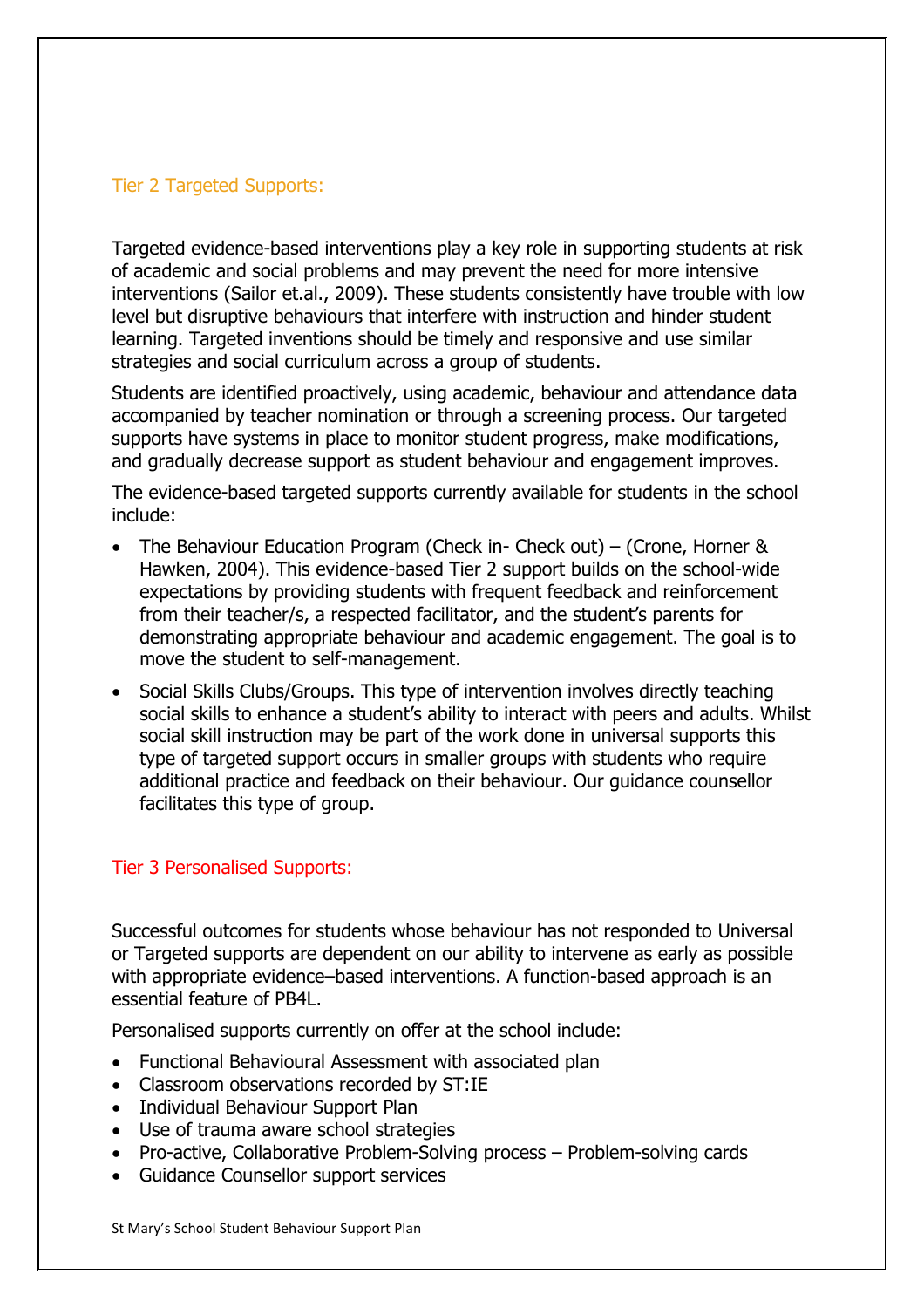- Student Support Team case management planning and implementation of individualised support plans and monitoring data
- Partnerships with outside support agencies and specialists

## **4. Feedforward: Responding to Unproductive Behaviours**

Even with our positive approach to teaching and supporting expected behaviours for learning, unproductive student behaviour will still occur. For some students, they do not know how to perform the expected behaviour, or don't know it well enough to routinely use it at the appropriate times. For some students, the maladaptive behaviours they are using appear to meet their needs. When responding to unproductive behaviours, all staff take a positive, supportive approach that builds, maintains, and sustains relationships with students.

To feedforward when responding to unproductive student behaviours, we have a system in place that enables staff to respond to minor unproductive behaviours efficiently and effectively, to chronic persistent minor behaviours and to major unproductive behaviours that hinder learning. In this continuum, thinking begins with clarity between minor behaviours (that can and should be managed by teachers, within the context of the classroom and non-classroom settings) and major behaviours (that are best managed in a more private setting with the class teacher and leadership in partnership). The definitions of teacher managed behaviours (Minor) and teacher plus leadership managed behaviours (Major) have been included in Appendix A.

Although the teacher is the key problem solver when responding to minor behaviours, they collaborate, and share creative strategies with colleagues. Teachers respond to minor behaviours using best practices that include: reminders of expectations, re-directing to learning and re-teaching behaviours.

Appendix A includes a summary of practices that may be utilised.

The positive, support strategies currently in place for responding to unproductive behaviours at our school can be classified under the three evidence-based approaches recommended in BCE SBS policy and procedures, and include:

| <b>De-escalation</b>      | <b>Problem-solving</b>    | <b>Restorative</b>       |
|---------------------------|---------------------------|--------------------------|
| Supervised calm time in a | Teacher $-$ student       | Student apology          |
| safe space in the         | conversation              | Student contributes back |
| classroom                 | Work it out together plan | to the class or school   |
| Supervised calm time in a | - teacher and student     | community                |
| safe space outside of the | Teacher $-$ student $-$   | Restorative conversation |
| classroom                 | parent meeting            | Restorative conference   |
| Set limits                | Teacher $-$ student $-$   |                          |
| Individual crisis support | leadership conversation   | SM Problem-solving cards |
| and management plan       |                           |                          |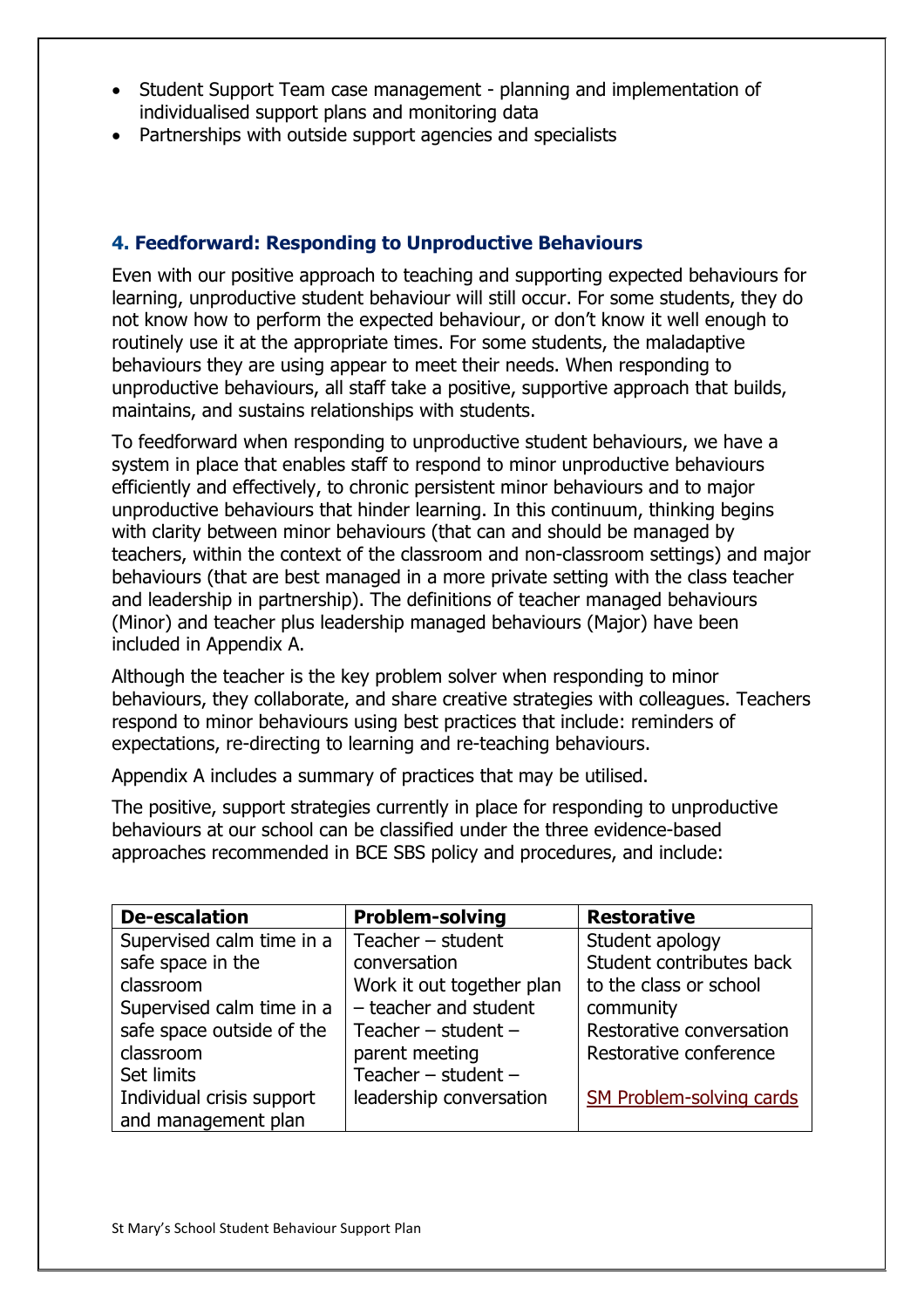In addition, de-escalation crisis prevention and support strategies may include reference to:

# **[St Mary's PB4L Response Cycle](https://mybcecatholicedu.sharepoint.com/sites/sp-stmarysbeaudesert/staff/Staff%20Documents/Forms/AllItems.aspx?viewpath=%2Fsites%2Fsp%2Dstmarysbeaudesert%2Fstaff%2FStaff%20Documents%2FForms%2FAllItems%2Easpx&id=%2Fsites%2Fsp%2Dstmarysbeaudesert%2Fstaff%2FStaff%20Documents%2FBEHAVIOUR%2FSaint%20Mary%27s%20Beaudesert%20cycle%2Ddraft%2Epdf&parent=%2Fsites%2Fsp%2Dstmarysbeaudesert%2Fstaff%2FStaff%20Documents%2FBEHAVIOUR) (draft)**

### **5. BCE Formal Sanctions**

BCE Formal Sanctions occur when there is repeated/severe major behaviour. If any formal sanction is implemented at St Mary's Primary School, a member of the leadership team will contact parents/carers and request a meeting via phone or email if unable to contact.

#### • **[Detention process](https://mybcecatholicedu.sharepoint.com/policies-and-procedures/ResourceStore/Detention%20procedure.pdf#search=Detention)**

A detention is any period when a student is required to remain at school, in a location or activity, in non-class time, such as recess or recreation time.

Detention may be used immediately (during the school day) and nominated by a class teacher or school leader in response to an incident of unproductive behaviour. A detention may also be nominated to take place the following day or at a later time. A detention must be constructive and needs to consider the student's age and developmental stage. The detention location, visible but not public, is in the administration space.

During detention, the time is used to:

- o repair relationships
- o apply restorative practice
- o make plans for appropriate behaviour
- o completion of classwork
- $\circ$  rehearse alternative behaviours

A detention must be recorded on Engage as a **response** to the incident. Detention should not be considered an ongoing method of behaviour support. St Mary's monitors detention data and students with multiple detentions are to be referred for behaviour supports.

#### • **[Suspension process](https://mybcecatholicedu.sharepoint.com/policies-and-procedures/ResourceStore/Suspension%20procedure.pdf#search=suspension)**

A suspension is a formal sanction, (under BCE's SBS policy) implemented at St Mary's to ensure the safety of other students and staff.

A suspension is decided by the Principal and may be for:

- o persistent non-compliance
- $\circ$  persistent disobedience, or engaging in verbal harassment and abuse
- $\circ$  persistent disruption preventing the learning and teaching of others

The Principal may immediately suspend a student whose behaviour includes (but is not limited to):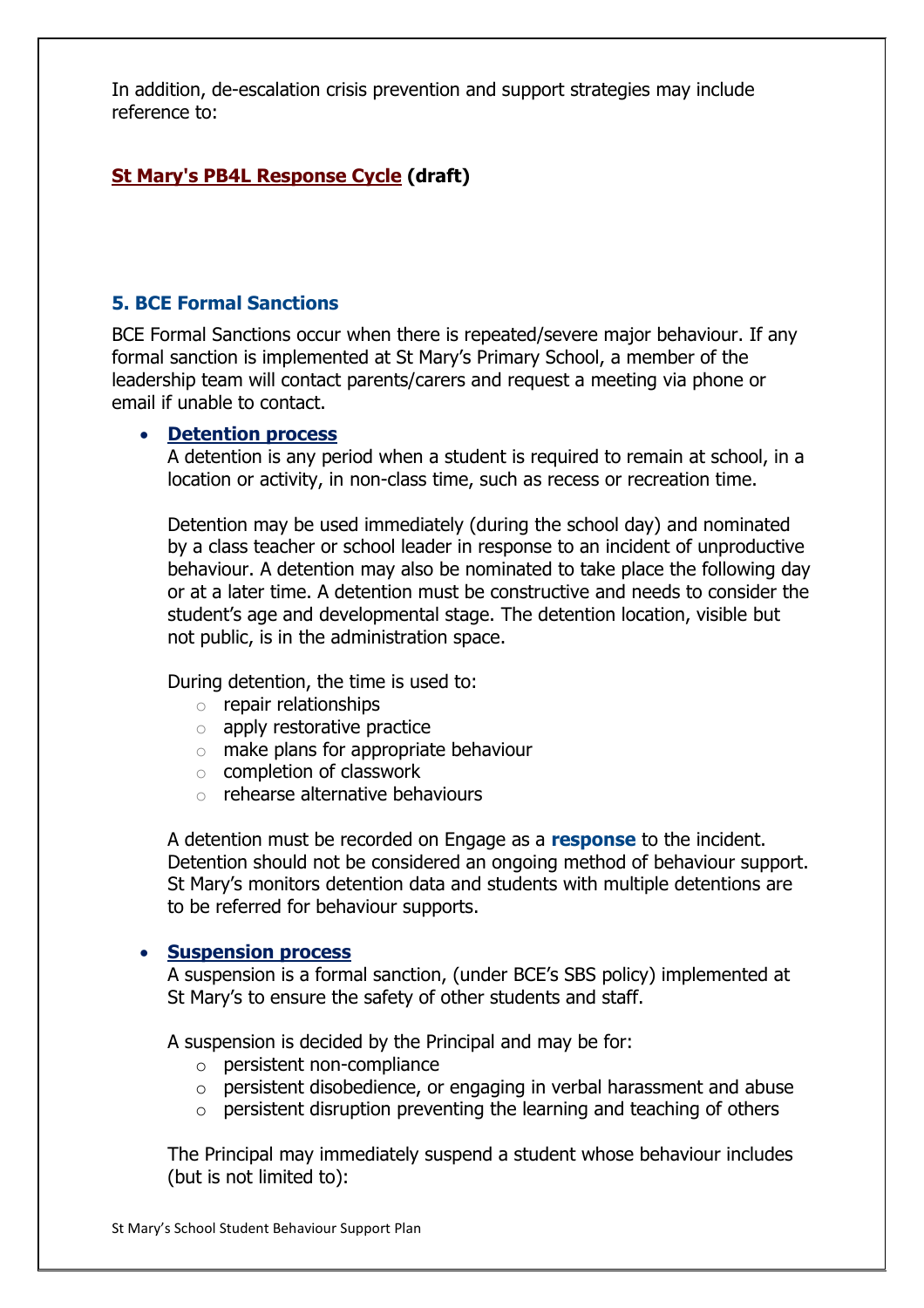- o violence or threat of serious physical violence against another student, themselves, or another member of St Mary's community.
- o student possesses a weapon or threatens to use an item as a weapon.

 A suspension record is to be completed in the Engage Student Support System (ESSS) if one (1) to two (2) day suspension. Suspensions beyond this time frame will be referred to Head of School Progress and Performance through the Senior Leader – School Progress and performance.

 The Principal informs the student and their family of the grounds on which the decision to suspend has been made.

 Notification can take place by phone, and also notified in a suspension letter generated in ESSS. The suspension of a day, or longer, is documented in the ESSS Suspension Register.

 As part of the return to school process, the Principal (with assistance of APRE or GC) organises a conversation with the student and/or family to discuss a successful reintegration to school. The aims of the conversation are to:

- o ensure the student and family understand the student's unproductive behaviour and the need for the formal sanction.
- $\circ$  outline the return to school plan, goals, and follow-up evaluation for the student's return to school.

### • **[Negotiated Change of School](https://mybcecatholicedu.sharepoint.com/policies-and-procedures/ResourceStore/Negoitated%20Change%20of%20School%20procedure.pdf#search=negotiated%20change%20of%20school)**

 This procedure is a sanction under BCE Student Behaviour Support policy that may be used in our school-based Student Behaviour Support plan. In some circumstances, a change of school, to another Catholic school, in another sector, or alternative educational setting, may be agreed upon to responsibly support a student's wellbeing and/or learning needs.

The following matters should be considered:

- $\circ$  the environment that best provides for the student's learning, personal, social, emotional, and spiritual needs.
- $\circ$  schools that provide an educational program suitable to the student's needs, abilities, and aspirations.

 The Principal meets with the family to discuss the implications of the negotiated change of school. These and other relevant matters are to be included in a document record of Negotiated Change of School to be kept on student file.

#### • **Exclusion**

Exclusion is the full-time withdrawal of a student's right to attend the school and school related functions. This decision, to exclude from a school, can only be made by the Learning Services Executive on recommendation of the Principal.

The purpose of the exclusion is to: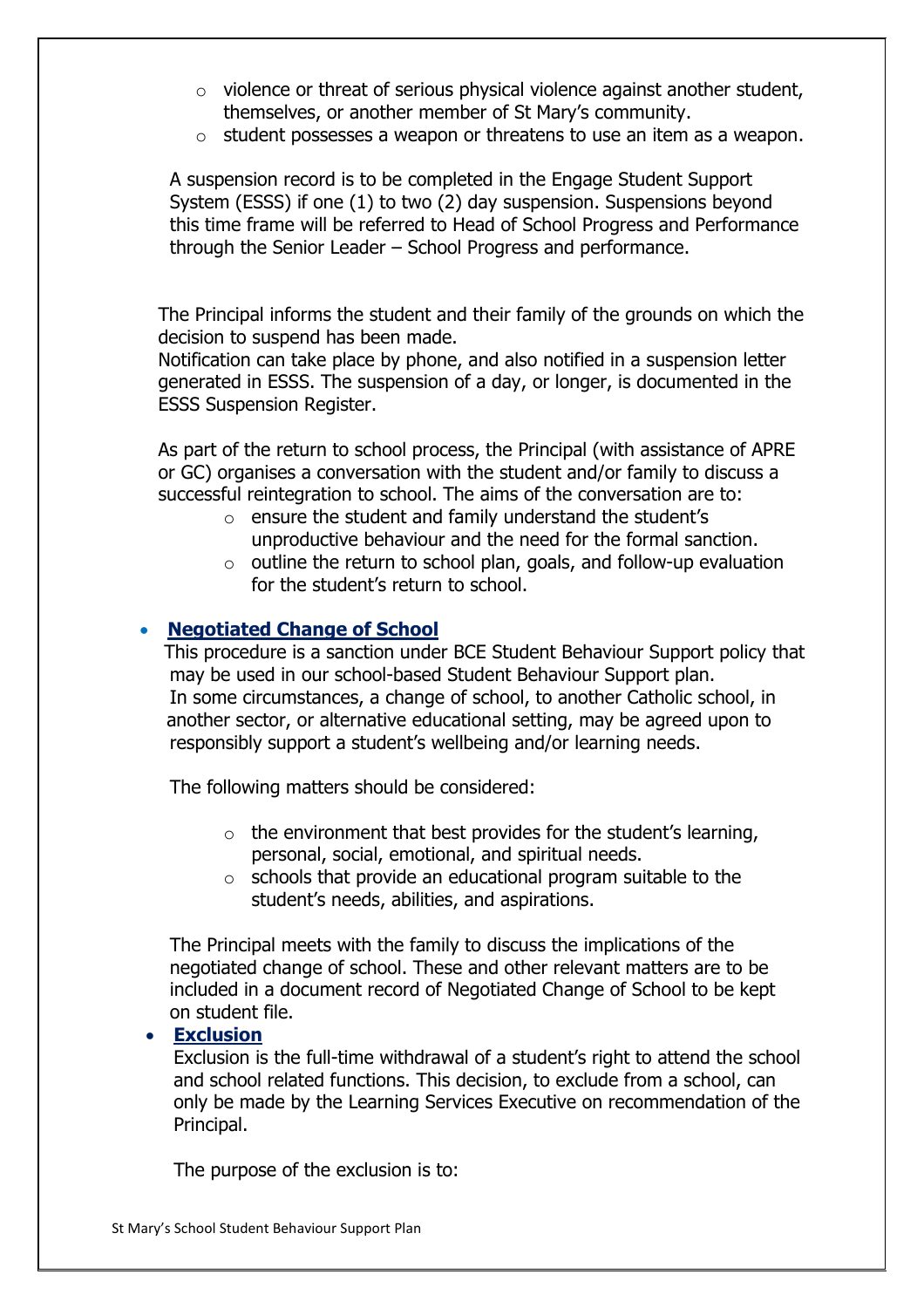- $\circ$  signal that the student's behaviour is not accepted in our school because it **seriously** interferes with the safety and wellbeing of other students and or/employees
- $\circ$  remove the student from an environment where unproductive behaviour patterns have become entrenched
- $\circ$  provide opportunities for a 'fresh start'.

 The serious long-term consequences for the student and the family, exclusion will only be considered as a last resort and only after efforts to identify and address the behaviour and a documented range of strategies have been employed.

### For **Appeals**, St Mary's aligns to BCE processes.

Parents who consider that correct procedures have not been followed, or that an unreasonable decision has been made, may appeal a suspension that is less than three days to the Principal. Parents may appeal a suspension longer than three days to the Senior Leader. Parents may appeal an exclusion to the Executive Director. The fact an appeal has been lodged does not put on hold a Principal's decision to suspend attendance. Appeals must be in writing, stating the grounds on which the appeal is made. A parent who requires assistance to participate in the inclusive community will have access to help with the appeals process. Parents may see the Guidance Counsellor for referral to an appropriate person to assist with an appeal. Alternative options to respond will be considered if a written appeal is not possible.

Appeals should be made to:

- The Principal of the school, about a decision to suspend a student for less than three days.
- The Senior Leader: School Progress and Performance, about a decision to suspend a student for more than three days.
- The Executive Director, about recommendations to exclude a student from a BCE school. (Executive Director, Brisbane Catholic Education, GPO Box 1201, Brisbane, QLD, 4001)

# **6. Bullying and Cyberbullying – information, prevention, and responses**

St Mary's is committed to providing a safe, secure, and supportive learning and social environment. Every person in our community, (staff, student, parent/caregiver) has the right to feel safe and free from any form of intimidation be it physical, verbal, emotional, or sexual.

All members of our community have the right to be free from humiliation, harassment, and abuse. We will take every opportunity to reinforce St Mary's values, which promote fostering of respectful relationships as we are called to love one another in the image of God.

The purpose of this section of our School Student Behaviour Support Plan is to describe our approach to positive, proactive practices in support of student behaviour and wellbeing in relation to the prevention, intervention and responses to student bullying and harassment.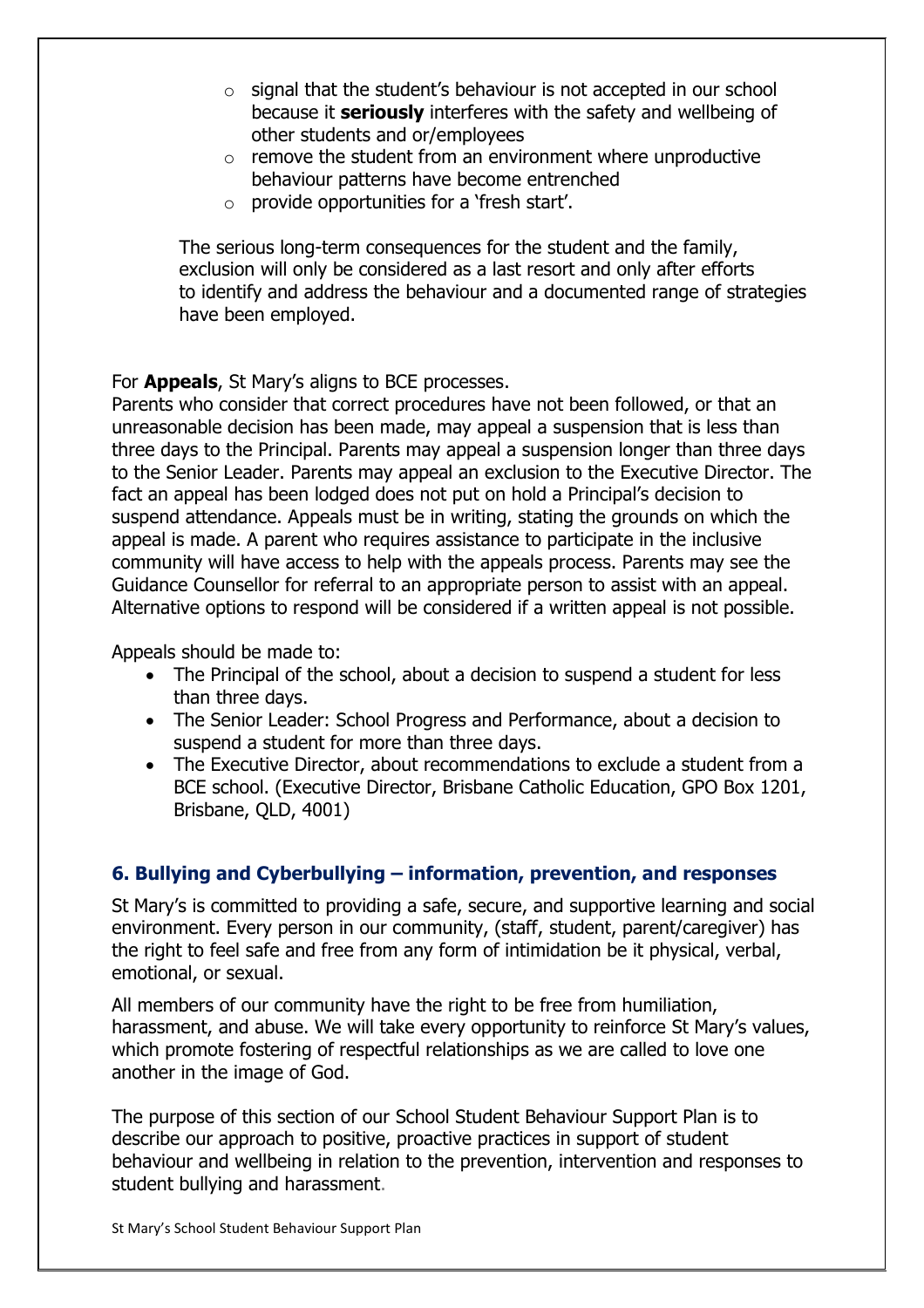### **Definition**

The national definition of bullying and harassment for Australian schools says:

Bullying is an ongoing and deliberate misuse of power in relationships through repeated verbal, physical and/or social behaviour that intends to cause physical, social and/or psychological harm. It can involve an individual or a group misusing their power, or perceived power, over one or more persons who feel unable to stop it from happening.

Bullying can happen in person or online, via various digital platforms and devices and it can be obvious (overt) or hidden (covert). Bullying behaviour is repeated, or has the potential to be repeated, over time (for example, through sharing of digital records).

Bullying of any form or for any reason can have immediate, medium, and long-term effects on those involved, including bystanders. Single incidents and conflict or fights between equals, whether in person or online, are not defined as bullying. (Ref: Bullying No Way).

#### **Our whole-school approach to preventing and responding to student bullying and harassment**

Our school uses the PB4L framework and the Australian Education Authorities resource [Bullying No Way!](https://bullyingnoway.gov.au/) to assist our students, staff, and school community to understand, teach, prevent, and respond to bullying and harassment. In supporting the No Way! and the National Day of Action against Bullying and Violence (NDA), we connect our schools and communities to find workable solutions to prevent bullying.

We recognise and plan action to support this day every year, held on the third Friday of every March.

#### **1. Understanding Bullying and Harassment**

We promote the use of positive, inclusive language that supports the values of the [Australian Student Wellbeing](https://www.studentwellbeinghub.edu.au/educators/australian-student-wellbeing-framework) Framework and the [Australian](https://www.australiancurriculum.edu.au/)  [Curriculum](https://www.australiancurriculum.edu.au/) (i.e. Civics and Citizenship, Health and Physical Education Curriculum and the General Capabilities-Personal and Social Capability). We talk about bullying in our school with the understanding that students are growing and still learning how to be effective members of the community. The terms **bullies** and **victims** are not recommended as appropriate terminology to use when identifying, reporting, recording, and responding to incidents of bullying or harassment.

More appropriate terms to use may include **students who are bullied**, **students who bully** and **students who engage in bullying behaviour.** This will ensure that the unproductive behaviours are addressed in a manner that supports the individuals involved to learn and demonstrate more acceptable social behaviours without the impact of enduring labels.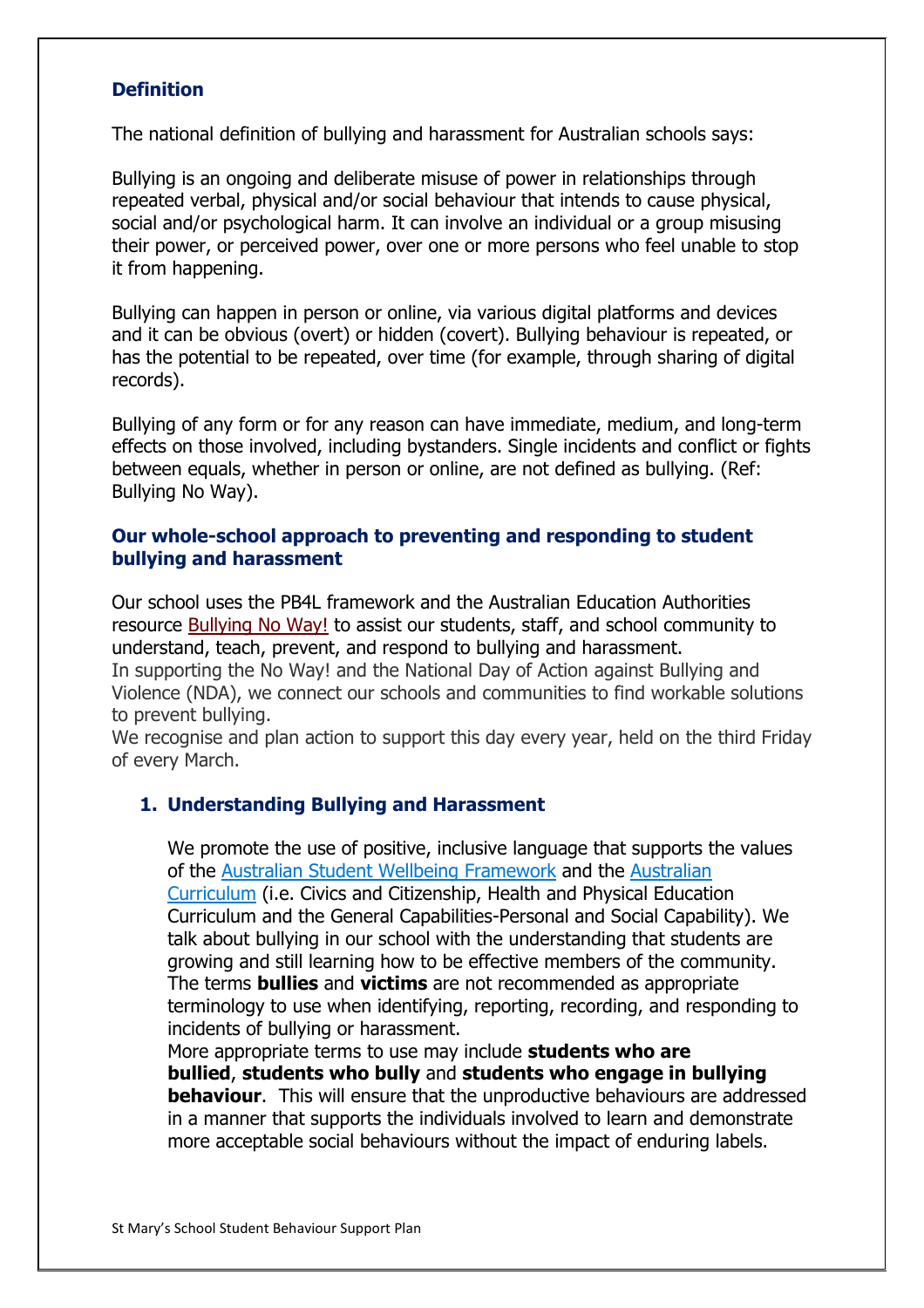Each individual student who has been bullied or is bullying others will respond and act differently. A student's behaviours and moods can also change for a variety of reasons. However, the following link explains what are some signs that may indicate a student is experiencing bullying: [Signs of Bullying Factsheet](https://bullyingnoway.gov.au/resource/fact-sheets/Documents/bnw-factsheet-4-signs-of-bullying.pdf)

Bullying/Harassment are behaviours that target an individual or group due to a particular characteristic; and that offends, humiliates, intimidates, or creates a hostile environment. It may be a single or ongoing pattern of behaviour. Bullying involves the misuse of power by an individual or group towards one or more persons.

See Appendix A for examples of bullying behaviours.

[Bullying Research Paper](https://mybcecatholicedu.sharepoint.com/about-bce/Shared%20Documents/Research%20reports/Bullying%20and%20Cyberbullying.pdf%23search=bullying)

# **2. Teaching about Bullying and Harassment**

At St Mary's we use the approved Australian Curriculum (ACARA) embedding Catholic Perspectives, and include the personal and social capabilities, to be taught across all year levels.

The Australian Curriculum: Health and Physical Education (HPE) is the main curriculum area for addressing respectful relationships education. There is scope to link learning about respect and relationships including mental health and well-being (resilience, coping skills, help-seeking strategies).

For example, in Years 3 and 4, the elaborations allow students to learn that bullying can take many forms, not only physical. In Years 5 and 6 students propose strategies for managing relationships, including dealing with bullying and harassment, and building new friendships. They discuss the actions of bystanders, friends, and family that can prevent and/or stop bullying and other forms of discrimination and harassment.

#### **Respect matters** in HPE:

| Prep | Years $3 - 4$ |
|------|---------------|
|      |               |

[Years 1 -](https://www.australiancurriculum.edu.au/media/6872/rm_cc_y1_y2.pdf) 2 [Years 5 -](https://www.australiancurriculum.edu.au/media/6870/rm_cc_y5_y6.pdf) 6

In the Australian Curriculum, students develop personal and social capability. Students with well-developed social and emotional skills find it easier to manage themselves, relate to others, develop resilience and a sense of selfworth, resolve conflict, engage in teamwork, and feel positive about themselves and the world around them. The development of personal and social capability is a foundation for learning and for citizenship.

[Personal and Social Capability continuum](https://www.australiancurriculum.edu.au/media/1078/general-capabilities-personal-and-social-capability-learning-continuum.pdf)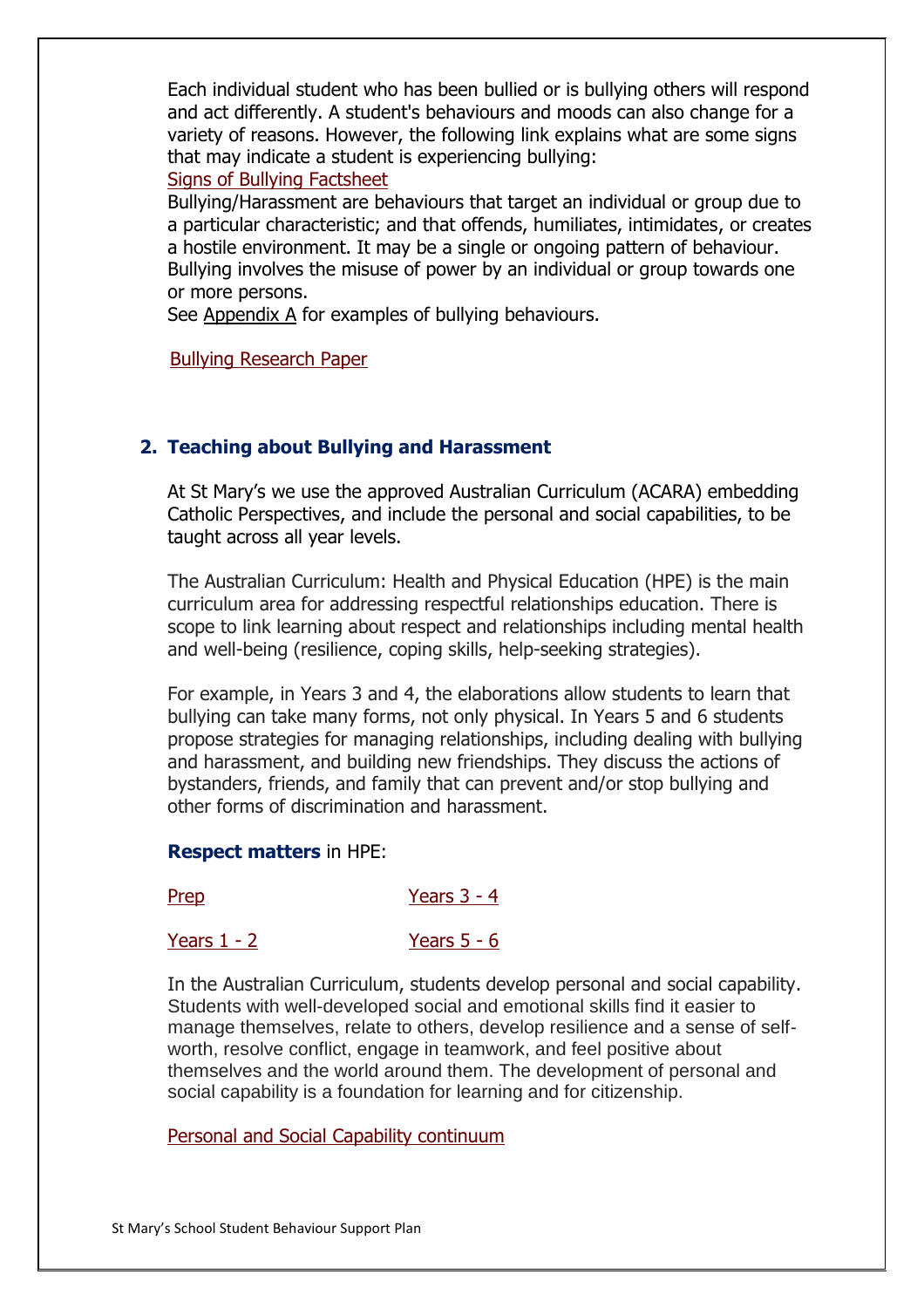For all year levels, online safety is explicitly taught in Digital Technologies, and we integrate the use of cyber safety strategies. [ICT overview](https://mybcecatholicedu.sharepoint.com/:w:/r/sites/sp-stmarysbeaudesert/staff/_layouts/15/Doc.aspx?sourcedoc=%7BEA1BA0B1-4B0C-4395-B2A2-37B5154D8482%7D&file=St%20Mary%27s%20Information%20Communication%20Technology%20Plan.docx&action=default&mobileredirect=true&DefaultItemOpen=1)

The 'Play it Fair Online' is an annual initiative for 'Safer Internet Day' (February) that we as a school participate in, to view and use resources that we share with students, parents, and carers, to raise awareness about online safety. [Play it Fair link](https://www.esafety.gov.au/newsroom/whats-on/safer-internet-day-2022%23summary-of-the-results)

# **3. Responding to Bullying and Harassment**

All staff must take all reports of bullying and harassment seriously and respond with a school team process.

A student who feels they are being bullied or has witnessed bullying, is encouraged to approach in the first place:

- o Classroom Teacher
- o Duty Teacher
- o School Officer
- o Leadership Team
- o Guidance Counsellor
- o School Chaplain

When an incident is reported, the person approached will investigate and it will involve these actions:

- ➢ **Listen** carefully and calmly, and document what the student tells you. (Take the time to clarify with the student who has reported the incident that you have all the facts, including if there are immediate safety risks and let the student know how you will address these).
- ➢ **Collect** information, document, and evaluate, including examples from the student/s, staff and bystanders involved.
- ➢ **Contact** parent/guardian to inform them of the incident, give details of the school's immediate response, and how the incident will be followed-up. Contact appropriate school personnel (Principal and school leadership). Always maintain confidentiality and privacy.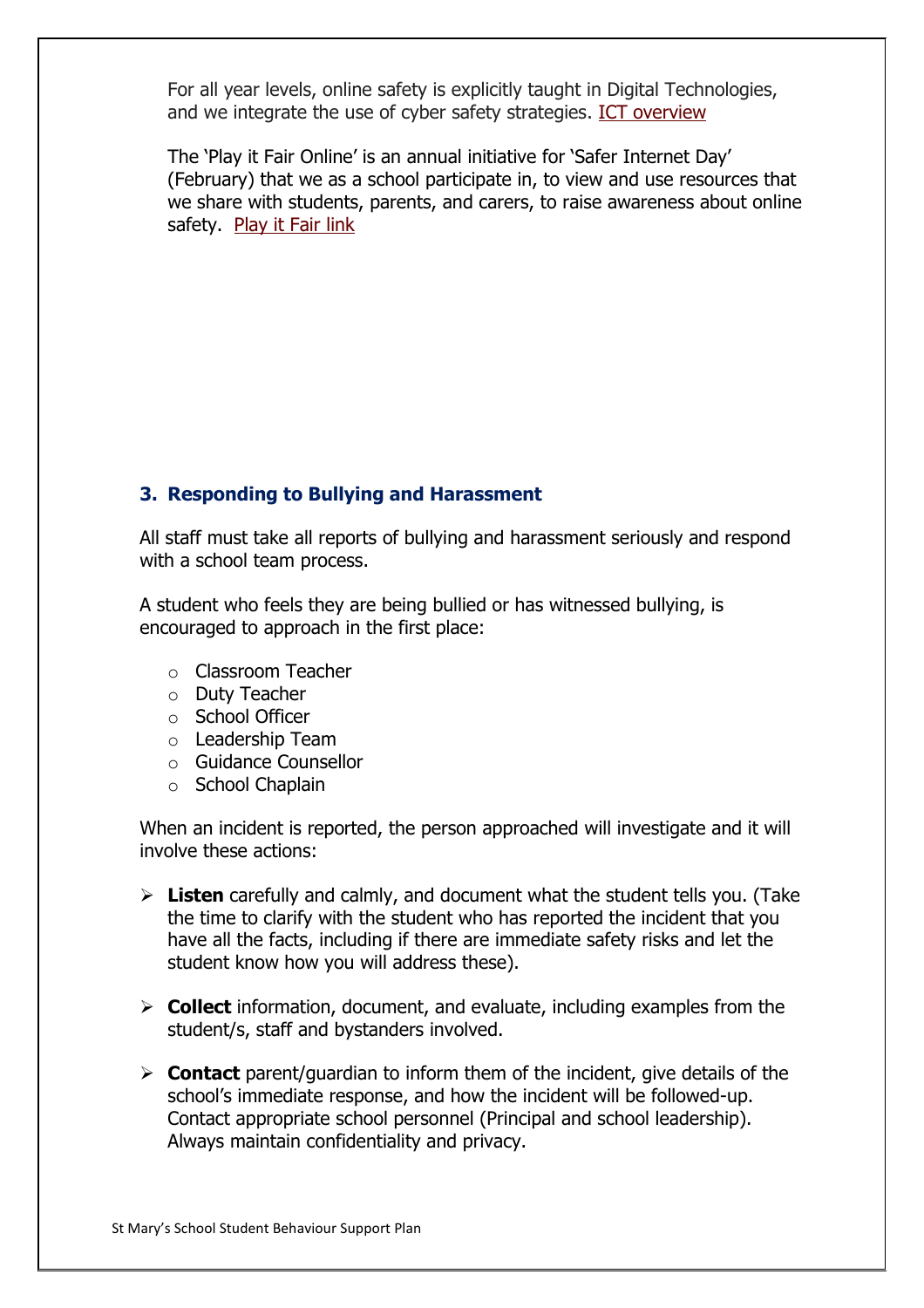- ➢ **Determine** if this is an incident of bullying or harassment. If the incident does not meet the criteria for bullying or harassment, it can be recorded as a pastoral note in the Engage Student Support System.
- ➢ **Record** the incident either as Minor-Teasing or Major-Bullying/Harassment and complete the bullying record in the Engage Student Support System in a timely manner.
- ➢ **Respond** to incident, following the school's student behaviour support plan. Where possible, schools should work towards a positive outcome and relationships are restored. Formal sanctions could be part of this response.
- ➢ **Plan** the response with the student/s and their families to provide support, teaching, and strategies.
- ➢ **Follow-up** and gather any additional information, including data analysis on Engage Student Support System. Set a date for follow up review and monitoring.

# **4. Preventing Bullying and Harassment**

St Mary's Primary School provides may opportunities for a safe, supportive, and inclusive school to prevent bullying and harassment. For example:

- 1. Student assemblies: Student bullying and expectations about student behaviour will be discussed and information presented to promote a positive school culture where bullying is not accepted. Example - School assemblies choose a weekly focus of respectful and positive behaviours from our School Behaviour Matrix. Each year we embrace and participate in the National Day of Action against Bullying using evidence-informed resources and activities for a proactive approach to bullying education and prevention.
- 2. Staff communication and professional learning: Staff will be supported with professional learning that provides evidence-based ways to encourage and teach positive social and emotional wellbeing and discourage, prevent, identify, and respond effectively to student bullying behaviour. Example - Communications from our Guidance Counsellor, support staff, information at staff meetings, mandatory training each year, and professional readings.
- 3. School staff have access to foundational training about how to recognise and effectively respond to bullying, including cyberbullying. Example - Staff to be familiar with Staff Handbook, School Behaviour Support Plan, Engage Reporting and Child Safety Training. Teachers participate in activities and access resources from Bullying. No Way!
- 4. New and casual staff will be informed about our school's approaches and strategies to prevent and respond to student bullying behaviour in the following ways. Example – Staff Handbook, induction meetings.
- 5. Communication with parents: Our school will provide information to parents to help promote a positive school culture where bullying is not acceptable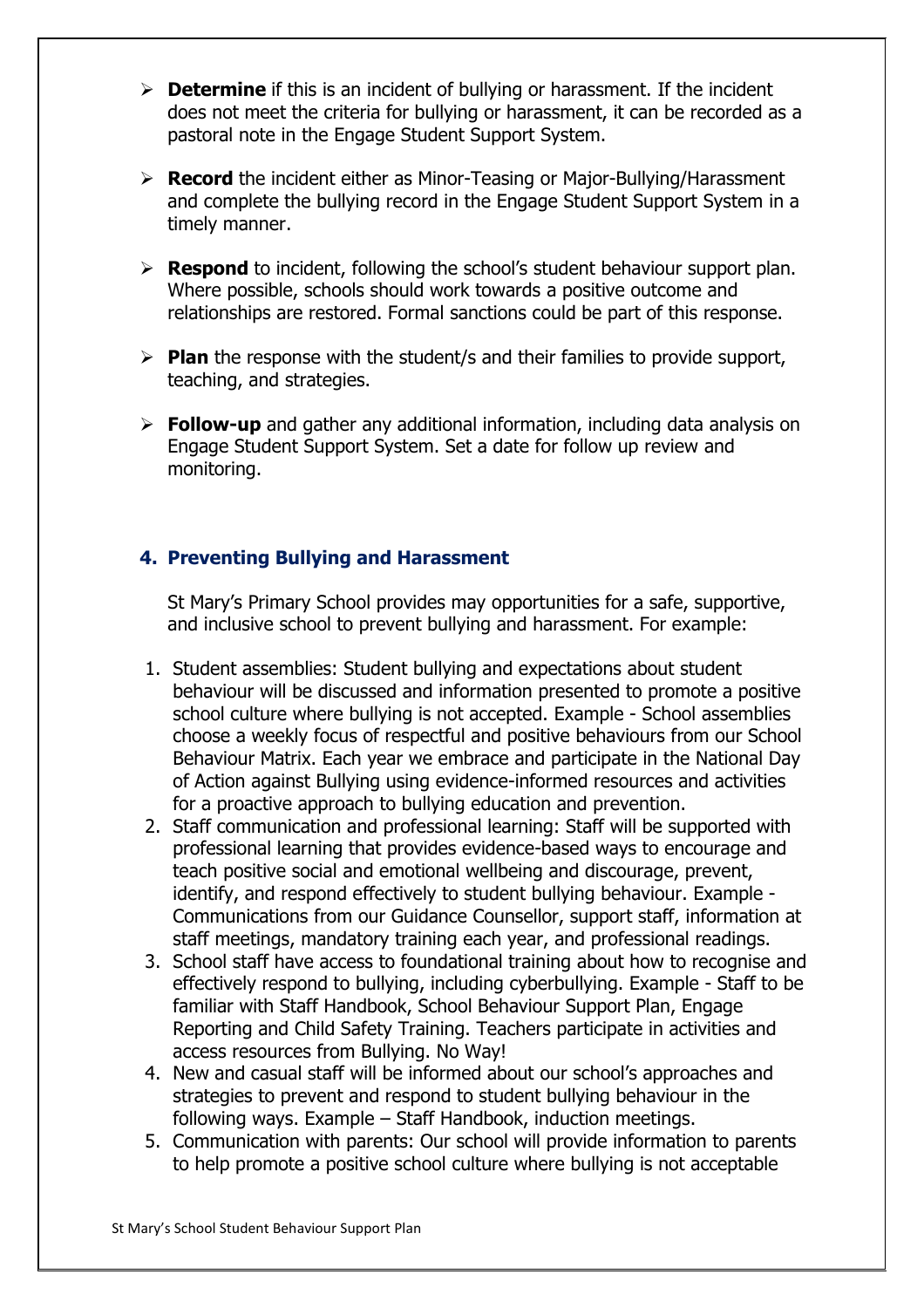and to increase parent's understanding of how our school addresses all forms of bullying behaviour. Example – Parent Information Meetings, Parent Portal for SBSP, Newsletters that share articles and resources, and our school's weekly positive behaviour focus.

6. Explicit promotion of social and emotional competencies among students: Example – At our weekly assembly we present McAuley awards that recognise students that, 'Serve with a Heart and Mind of Mercy' and exemplify social and emotional capabilities.



# **Key contacts for students and parents to report bullying**

Principal - Renay Condon – 07 5541 2005

Assistant Principal:RE – Diane McClure – 07 5541 2005

Guidance Counsellor – Raelene Campbell – 07 5541 2005

# **Cyberbullying**

Cyberbullying is treated at St Mary's with the same level of seriousness as direct bullying.

It is important for students, parents, and staff to know that BCE Principals have the authority to take disciplinary action to address student behaviours that occur outside of school hours or school grounds. This includes cyberbullying. In addition, parents and students who have concerns about cyberbullying incidents occurring outside of school hours should immediately seek assistance through the [Office of the e-Safety](https://www.esafety.gov.au/)  [Commissioner](https://www.esafety.gov.au/) or the Queensland Police Service.

When an incident is reported, the person approached will investigate and follow these actions:

- ➢ **Listen** carefully and calmly, and document what the student tells you. (Take the time to clarify with the student who has reported the incident that you have all the facts, including if there are immediate safety risks and let the student know how you will address these).
- ➢ **Collect** information, document, and evaluate, including examples from the student/s, staff and bystanders involved.
- ➢ **Contact** parent/guardian to inform them of the incident, give details of the school's immediate response, and how the incident will be followed-up.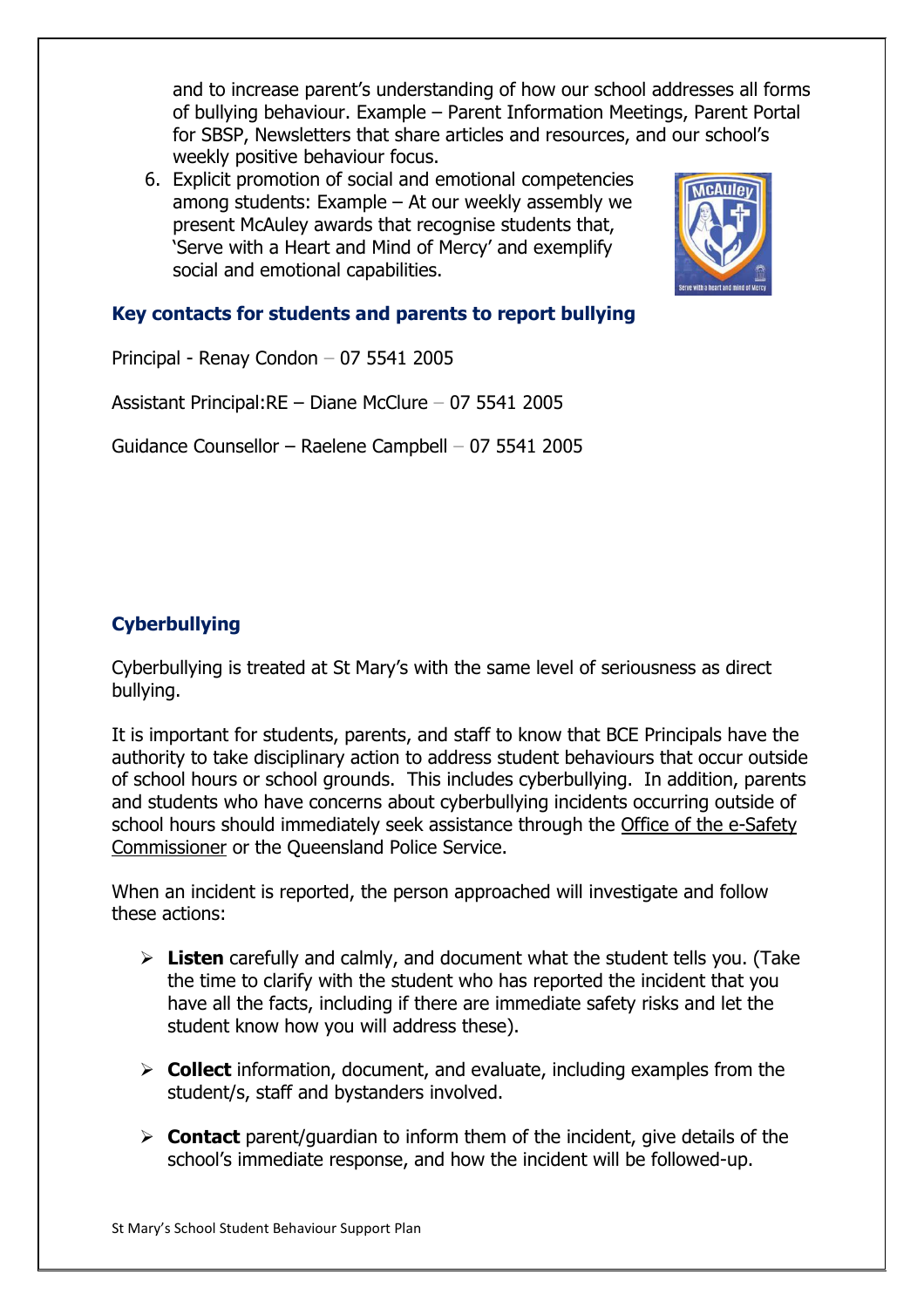Contact appropriate school personnel (Principal and school leadership). Always maintain confidentiality and privacy.

- ➢ **Determine** if this is an incident of cyberbullying that occurred at school or outside hours.
- ➢ **Record** the incident occurring at school as Major-Cyberbullying and complete the bullying record in the Engage Student Support System in a timely manner. If the incident occurred outside hours immediately seek assistance through the Office of the e-Safety Commissioner or the Queensland Police Service.
- ➢ **Respond** to incident, following the school's student behaviour support plan. Where possible, schools should work towards a positive outcome and relationships are restored. Formal sanctions could be part of this response.
- ➢ **Plan** the response with the student/s and their families to provide support, teaching, and strategies.
- ➢ **Follow-up** and gather any additional information, including data analysis on Engage Student Support System. Set a date for follow up review and monitoring.

### **ICT Acceptable Use Agreement**

St Mary's uses an ICT Acceptable Use Agreement. This provides guidelines around online behaviour and acceptable use of technology. We work with students and families to discuss responsible use of technology and the treatment of others online. Inappropriate use of technology and devices, or instances of cyberbullying or harassment, may result in device access restrictions or further formal behaviour sanctions. Parents are encouraged to contact the school if there are any situations online that raise concerns.

[Acceptable Use Agreement : P-3 and 4-6](https://mybcecatholicedu.sharepoint.com/sites/sp-stmarysbeaudesert/staff/Staff%20Documents/Forms/AllItems.aspx?viewpath=%2Fsites%2Fsp%2Dstmarysbeaudesert%2Fstaff%2FStaff%20Documents%2FForms%2FAllItems%2Easpx&id=%2Fsites%2Fsp%2Dstmarysbeaudesert%2Fstaff%2FStaff%20Documents%2FeSMART%2FDomain%202%20%2D%20School%20Plans%2C%20Policies%20and%20Procedures%2F2%2E3%20Acceptable%20Use%20Agreement%2Epdf&parent=%2Fsites%2Fsp%2Dstmarysbeaudesert%2Fstaff%2FStaff%20Documents%2FeSMART%2FDomain%202%20%2D%20School%20Plans%2C%20Policies%20and%20Procedures)

[Acceptable Use -](https://mybcecatholicedu.sharepoint.com/sites/sp-stmarysbeaudesert/staff/Staff%20Documents/Forms/AllItems.aspx?viewpath=%2Fsites%2Fsp%2Dstmarysbeaudesert%2Fstaff%2FStaff%20Documents%2FForms%2FAllItems%2Easpx&id=%2Fsites%2Fsp%2Dstmarysbeaudesert%2Fstaff%2FStaff%20Documents%2FeSMART%2FDomain%202%20%2D%20School%20Plans%2C%20Policies%20and%20Procedures%2F2%2E3%20Parent%20and%20Student%20ICT%20Acceptable%20Use%20Terms%20and%20Conditions%20Form%2Epdf&parent=%2Fsites%2Fsp%2Dstmarysbeaudesert%2Fstaff%2FStaff%20Documents%2FeSMART%2FDomain%202%20%2D%20School%20Plans%2C%20Policies%20and%20Procedures) Parent Consent

#### **Resources**

The [Australian Curriculum](https://www.australiancurriculum.edu.au/)  $\mathbb Z$  provides the framework for our school's anti-bullying teaching and learning activities.

The topics of bullying, resolving conflict and overcoming interpersonal issues can be explored in many curriculum areas. The sections specifically relevant to learning about bullying are Personal and Social Capability (General capabilities) and Health and Physical Education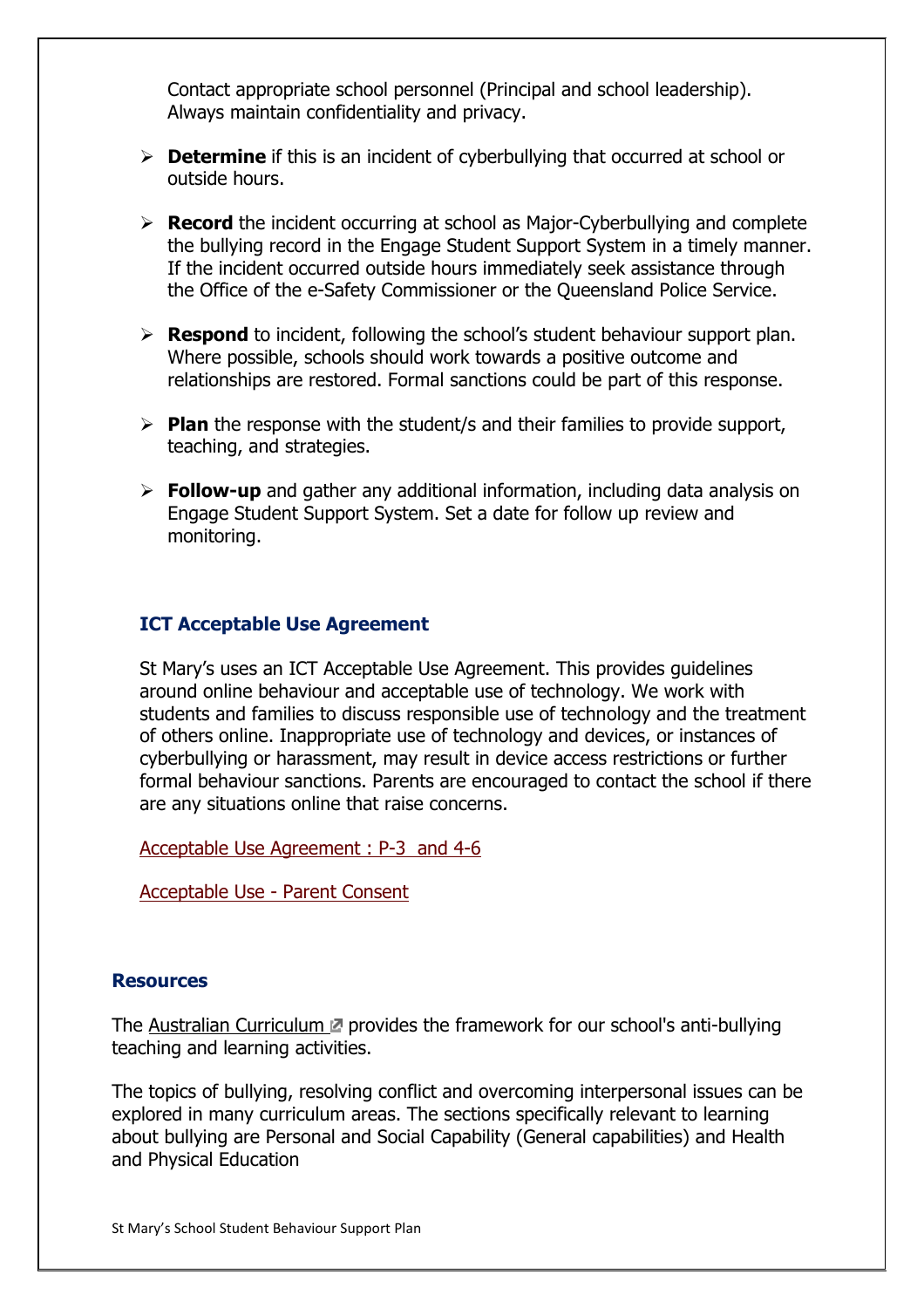- Bullying NoWay
- Office of the eSafety Commissioner

### **Section C: Our Student Behaviour Support Data**

### **1. Data Informed Decision Making**

The BCE Engage Student Support System is the database all BCE schools are required to use to collect behavioural data for analysis and decision-making. The Engage Student Support System has capacity to record minor and major behavioural incidents so that schools can make data informed decisions about student supports. It also has capacity for schools to record, store and analyse Tier 2 Targeted and Tier 3 Personalised supports, information, and data.

It is mandatory for all BCE schools to record major incidents of bullying, weapons and drugs incidents and complete the accompanying record documentation in the system as comprehensively as possible. Suspension records are also mandatory to complete in the database.

St Mary's Primary School uses the behavioural data together with other data sources to make data informed decisions about student supports. The Student Support Team (Principal, ST:IE, GC and PLL) meets to analyse universal school data, respond to staff meeting feedback, and individual's incident records. Weekly meetings analyse and prioritise students requiring or enrolled in strategic or personalised supports.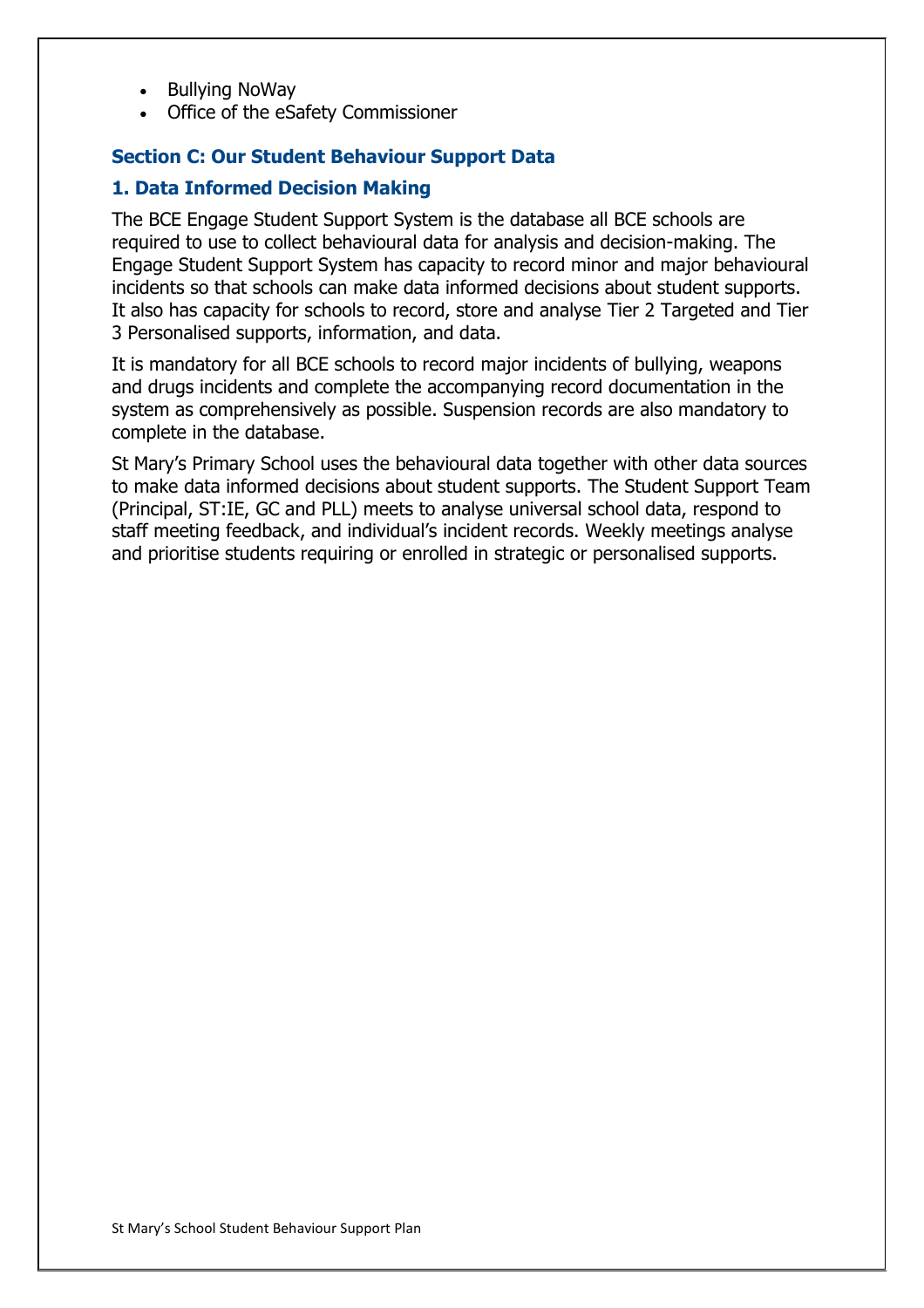# **References**

Carr, E. G., Dunlap, G., Horner, R. H., Koegel, R. L., Turnbull, A. P., & Sailor, W. (2002). Positive Behaviour Support: Evolution of an applied science. Journal of Positive Behavior Interventions, 4, 4-16.

Christenson, S., Stout, K. & Pohl, A. (2012). Check and Connect- Implementing with Fidelity. University of Minnesota.

Crone, D. A., Horner, R. H., & Hawken, L. S. (2004). Responding to problem Behavior in schools. New York: Guilford Press.

Greene, R.W. (2014). Lost at school: Why our kids with behavioral challenges are falling through the cracks and how we can help them. New York: Scribner.

Horner, R. H. & Sugai, G. (2005) School-wide positive behavior support: An alternative approach to discipline in schools. In L. Bambara & L. Kern (Eds.), Positive behaviour support (pp359-390). New York: Guilford.

Lewis, T. J., & Newcomer, L., Trussell, R., & Richter, M. (2006). School-wide positive behaviour support: Building systems to develop and maintain appropriate social behaviour. In C.S. Everston & C.M Weinstein (Eds.), Handbook of Classroom management: Research, practice and contemporary issues (pp833-854). New York: Lawrence Erlbaum.

Newton, S. J., Horner, R. H., Algozzine, R. F., Todd, A. W., & Algozzine, K. M. (2009). Using a problem-solving model to enhance data-based decision making in schools. In W. Sailor, G. Dunlap, G. Sugai & R. Horner (Eds.) Handbook of positive behavior support (pp. 551-580). New York, NY: Springer

Sailor, W., Dunlap, G., Sugai, G., & Horner, R., Eds. (2009). Handbook for positive behavior support. New York: Springer Science and Business Media.

Sprague, J. & Golly, A. (2005). Best behavior: Building positive behavior support in schools. Boston, MA: Sopris West Educational Services.

Sugai, G., & Horner, R.H. (2002). The evolution of discipline practices: School-wide positive behaviour supports. Child and Family Behaviour Therapy, 24. 23-50.

Witt, J. C., Daly, E. J., & Noell, G. (2000). Functional Behaviour Assessment: A Step by Step Guide to Solving Academic and Behaviour Problems. New York: Sophis West.

# **Relevant Brisbane Catholic Education Policies**

- BCE Student Protection Processes
- Procedure: Alcohol and other drug-related issues
- Procedure: Weapons in Schools
- Code of Conduct
- Student Attendance policy
- Student Diversity and Inclusion policy
- Student with Disability policy
- Student Behaviour Support policy
- Student Behaviour Support procedure
- Student, Parent and Guardian Complaints Management policy
- Student Wellbeing policy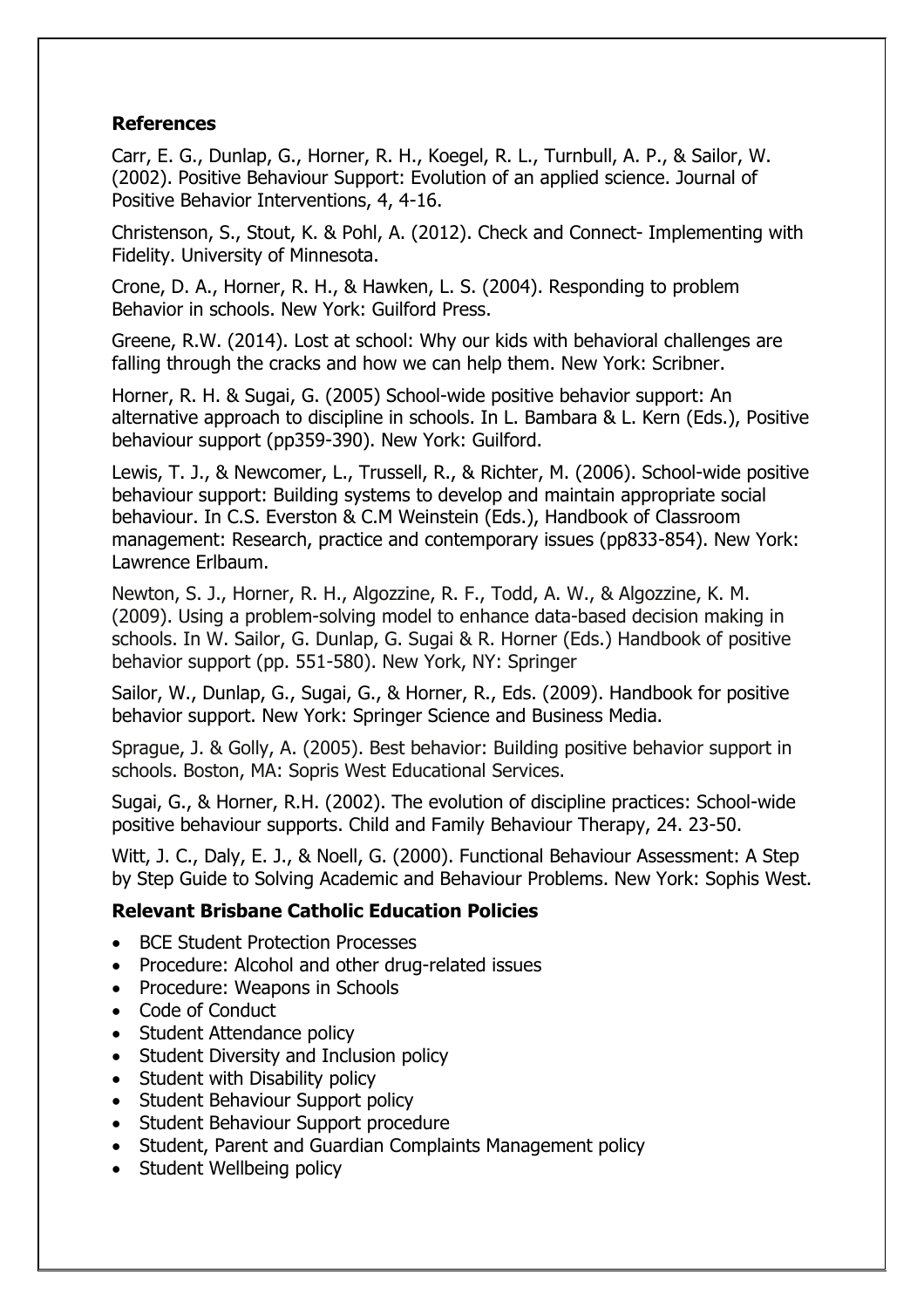# **Appendix A - Behaviour Definitions**

# **Minor Behaviours**

|                         | <b>Descriptor</b> | <b>Definition</b>                                      | <b>Example</b>                                       |
|-------------------------|-------------------|--------------------------------------------------------|------------------------------------------------------|
| $\mathbf{1}$            | Inappropriate     | Student engages in low                                 | Calling someone an "idiot",                          |
|                         | verbal language   | intensity instance of                                  | swearing if they kick their                          |
|                         |                   | inappropriate language                                 | toe                                                  |
| $\overline{\mathbf{2}}$ | Physical contact  | Student engages in non-                                | Pushing in the tuckshop                              |
|                         |                   | serious, but inappropriate                             | line, horseplay                                      |
|                         |                   | contact                                                |                                                      |
| 3                       | Disrespect/non-   | Student engages in brief or                            | Saying "No", "Not going to                           |
|                         | compliance        | low intensity failure to respond                       | do it", "I don't want to do                          |
|                         |                   | to reasonable adult requests                           | that"                                                |
| 4                       | Disruption        | Student engages in low                                 | Calling out, talking to a                            |
|                         |                   | intensity, but inappropriate                           | peers in class                                       |
|                         |                   | disruption                                             |                                                      |
| 5                       | Uniform           | Students wears clothing that is                        | Wrong socks, wrong shorts                            |
|                         | violation - Minor | near but not within the                                | for sport                                            |
|                         |                   | school's dress code                                    |                                                      |
| 6                       | Technology        | Student engages in non-                                | Making a mobile phone call                           |
|                         | Violation - Minor | serious but inappropriate (as                          | in breach of school's policy                         |
|                         |                   | defined by the school) use of                          |                                                      |
|                         |                   | mobile phone, mp3 player,                              |                                                      |
| $\overline{\mathbf{z}}$ |                   | camera and/or computer                                 |                                                      |
|                         | Property misuse   | Student engages in low<br>intensity misuse of property | Using equipment contrary to<br>its design or purpose |
| 8                       | Late              | Students arrive late to class                          | Tardy or late to class not                           |
|                         |                   |                                                        | late to school as this is                            |
|                         |                   |                                                        | often beyond the control of                          |
|                         |                   |                                                        | a primary school student                             |
| 9                       | Out of Bounds     | Student is in an area within                           |                                                      |
|                         |                   | the school grounds that has                            |                                                      |
|                         |                   | been designated "off limits" at                        |                                                      |
|                         |                   | that particular time                                   |                                                      |
| 10                      | Lying/Cheating    | Student engages in "White"                             | "I came first", "It wasn't                           |
|                         |                   | Lies"                                                  | me!", "I didn't do it"                               |
| 11                      | <b>Teasing</b>    | Isolated inappropriate                                 | Laughing at someone's                                |
|                         |                   | comments (ongoing teasing                              | misfortune                                           |
|                         |                   | would fit under Bullying)                              |                                                      |
| 12                      | Sexual            | Sexual behaviours that are                             | Green light behaviours                               |
|                         | <b>Behaviour</b>  | normal, age-appropriate,                               |                                                      |
|                         |                   | spontaneous, curious, mutual,                          |                                                      |
|                         |                   | light-hearted and easily                               |                                                      |
|                         |                   | diverted experimentation.                              |                                                      |
| 13                      | Incomplete        | Student has failed to complete                         | Has difficulty starting                              |
|                         | tasks             | a set piece of work in a clearly                       | learning task, continuing on                         |
|                         |                   | specified time frame                                   | task or completing learning                          |
|                         |                   |                                                        | tasks                                                |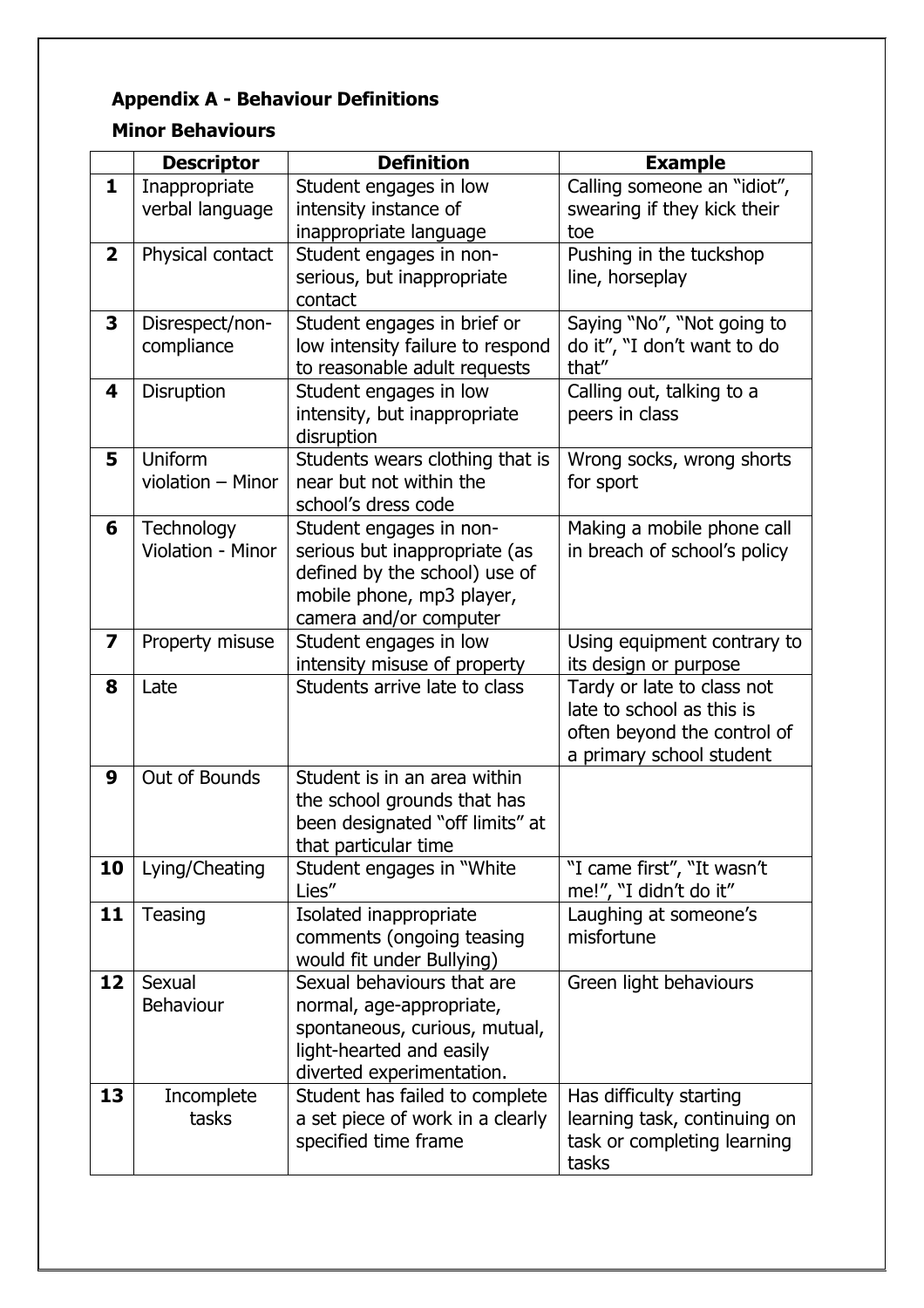# **Major Behaviours**

|                   | <b>Descriptor</b>                | <b>Definition</b>                                                                                                                                                                                                                                                                                                                                                          | <b>Example</b>                                                                                                                                                                                                                                                                                                                                                                                                                                                                                                                                                                                                                                                                                                                                      |
|-------------------|----------------------------------|----------------------------------------------------------------------------------------------------------------------------------------------------------------------------------------------------------------------------------------------------------------------------------------------------------------------------------------------------------------------------|-----------------------------------------------------------------------------------------------------------------------------------------------------------------------------------------------------------------------------------------------------------------------------------------------------------------------------------------------------------------------------------------------------------------------------------------------------------------------------------------------------------------------------------------------------------------------------------------------------------------------------------------------------------------------------------------------------------------------------------------------------|
| 1<br>$\mathbf{2}$ | Verbal<br>Aggression<br>Physical | Language (both overt and<br>covert) directed at others in a<br>demeaning or aggressive<br>manner intended to harm,<br>distress coerce or cause fear<br>Actions (both overt and covert)                                                                                                                                                                                     | Swearing, aggressive stance,<br>language directed to hurt or<br>show disrespect, intimidating<br>body language, intimidating<br>tone of voice<br>Hitting, punching, hitting with                                                                                                                                                                                                                                                                                                                                                                                                                                                                                                                                                                    |
|                   | Aggression                       | involving serious physical<br>contact where injury might<br>occur that is directed towards<br>another and intended to harm,<br>distress coerce or cause fear                                                                                                                                                                                                               | an object, kicking, pulling hair,<br>scratching                                                                                                                                                                                                                                                                                                                                                                                                                                                                                                                                                                                                                                                                                                     |
| 3                 | <b>Bullying</b><br>Harassment    | Bullying/Harassment are<br>behaviours that target an<br>individual or group due to a<br>particular characteristic; and<br>that offends, humiliates,<br>intimidates, or creates a hostile<br>environment. It may be a<br>single or ongoing pattern of<br>behaviour.<br>Bullying involves the misuse of<br>power by an individual or<br>group towards one or more<br>persons | Bullying may include: Physical:<br>hitting, kicking, any form of<br>violence; Verbal: name calling,<br>sarcasm, spreading rumours,<br>persistent teasing,<br>intimidation; Emotional:<br>excluding, tormenting,<br>ridiculing, humiliating,<br>intimidating; Racial: taunts,<br>graffiti, gestures, intimidation;<br>Sexual: unwanted physical<br>contact, abusive comments,<br>intimidation. Cyber bullying<br>may include a combination of<br>behaviours such as pranking<br>calling, sending insulting text<br>messages, publishing<br>someone's private information,<br>creating hate sites or<br>implementing social exclusion<br>campaigns in social networking<br>sites. Can also include 'flaming'<br>and online hate sites/bash<br>boards. |
| 4                 | Defiance/non-<br>compliance      | Failure or refusal to comply or<br>obey directions, a resistance to<br>authority                                                                                                                                                                                                                                                                                           | Refusing a reasonable request<br>of a teacher or supervisor,<br>talking back in an angry and/or<br>rude manner to staff,<br>ignoring/walking away from<br>staff, running away                                                                                                                                                                                                                                                                                                                                                                                                                                                                                                                                                                       |
| 5                 | Disruption                       | Persistent behaviour causing<br>an interruption in a class or an<br>activity                                                                                                                                                                                                                                                                                               | Sustained loud talking, yelling,<br>or screaming; repetitive noise<br>with materials; and/or<br>sustained out-of-seat<br>behaviour                                                                                                                                                                                                                                                                                                                                                                                                                                                                                                                                                                                                                  |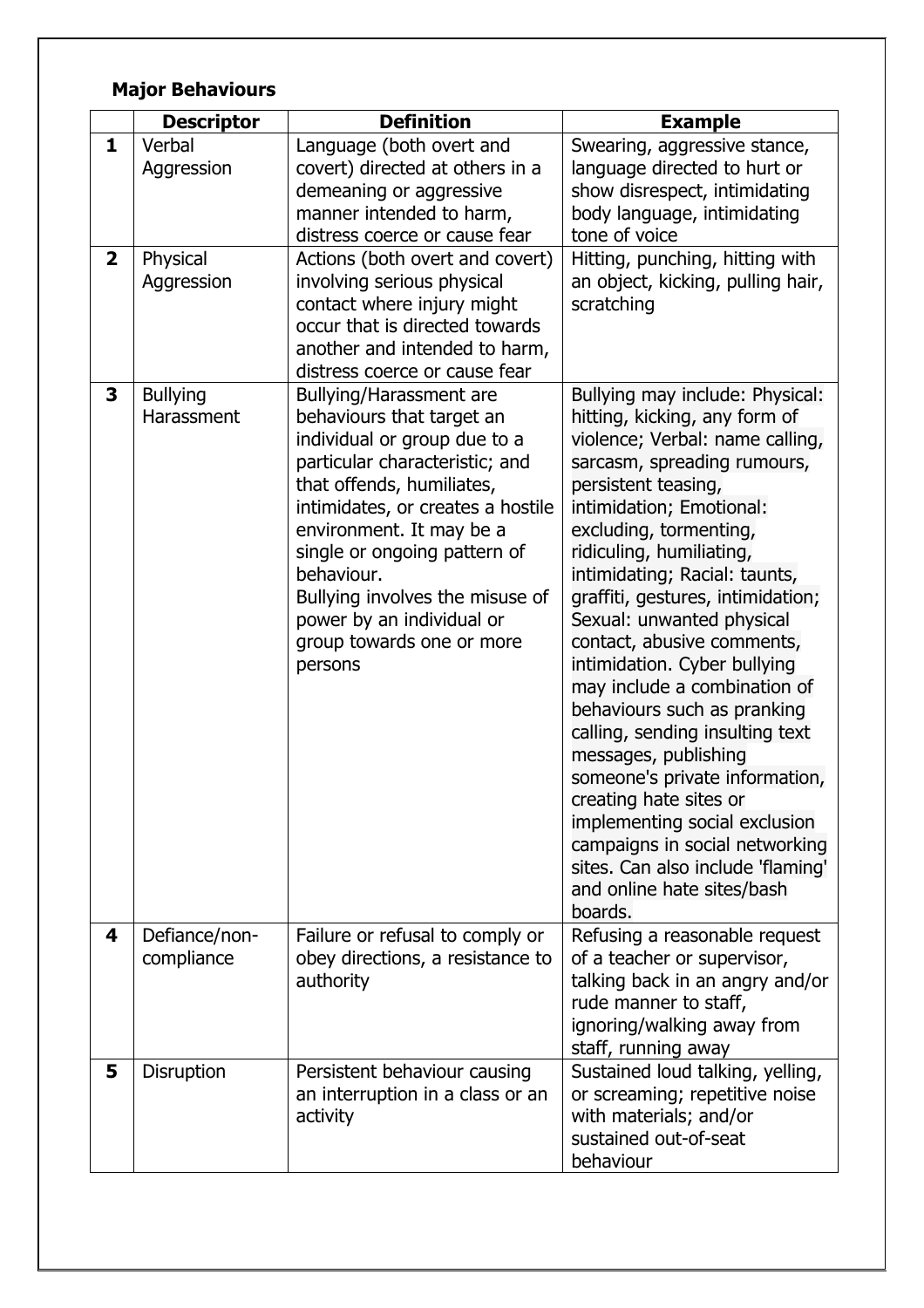|                         | <b>Descriptor</b>  | <b>Definition</b>                   | <b>Example</b>                      |
|-------------------------|--------------------|-------------------------------------|-------------------------------------|
| 6                       | <b>Dress Code</b>  | Student wears clothing that does    | "Gang" undershirts, offensive T-    |
|                         | Violation          | not fit within the dress code of    | shirts, steel capped shoes.         |
|                         |                    | the school                          |                                     |
| $\overline{\mathbf{z}}$ | Vandalism/         | Student participates in an activity | Throwing a computer, graffiti of    |
|                         | Property Damage    | that results in substantial         | school buildings, arson             |
|                         |                    | destruction or disfigurement of     |                                     |
|                         |                    | property                            |                                     |
| 8                       | Truancy            | Regular or persistent unexplained   | Students leaves class/school        |
|                         |                    | absences from school or from a      | without permission or stays out of  |
|                         |                    | class, where the reason given is    | class/school without permission     |
|                         |                    | unsatisfactory                      |                                     |
| 9                       | <b>Theft</b>       | Dishonestly appropriating another   | Stealing school or personal         |
|                         |                    | person's property with the intent   | property                            |
|                         |                    | to destroy or permanently deprive   |                                     |
|                         |                    | the person of it                    |                                     |
| 10                      | Forgery/           | Student has signed a person's       | Using someone else's ideas or       |
|                         | Plagiarism         | name without that person's          | writing without acknowledging       |
|                         |                    | permission (forgery). Plagiarism    | the source material. Signing        |
|                         |                    | is submitting someone else's work   | another person's name such e.g.     |
|                         |                    | as your own. It occurs when a       | a parent or teacher on a            |
|                         |                    | writer deliberately uses someone    | document.                           |
|                         |                    | else's language, ideas, or other    |                                     |
|                         |                    | original (not common knowledge)     |                                     |
|                         |                    | material without acknowledging      |                                     |
|                         |                    | its original source.                |                                     |
| 11                      | Technology         | Student engages in inappropriate    | Accessing inappropriate websites,   |
|                         | Violation          | (as defined by school) use of       | using someone else's log in         |
|                         |                    | school technology including cell    | details, inappropriate additions to |
|                         |                    | phone, music/video players,         | Facebook (written and images)       |
|                         |                    | camera, and/or computer             |                                     |
| 12                      | Drug-use or        | Student is in possession of or is   | Cigarettes, cannabis, alcohol,      |
|                         | Possession         | using illegal drugs/substances or   | prescription or other chemical      |
|                         |                    | imitations or is using prescription | drugs, drug related equipment       |
|                         |                    | drugs contrary to their doctor's    |                                     |
|                         |                    | directions                          |                                     |
| 13                      | Weapons            | A weapon is any object, device or   | Knife, toy gun, gun                 |
|                         | Use or possession  | instrument designed as a weapon     |                                     |
|                         |                    | that through its use is capable of  |                                     |
|                         |                    | causing bodily harm                 |                                     |
| 14                      | Combustibles       | Student is in possession of         | Being in possession of or using     |
|                         | Use or possession  | substances/objects readily          | matches, lighters, firecrackers,    |
|                         |                    | capable of causing bodily harm      | gasoline, lighter fluid             |
|                         |                    | and/or property damage              |                                     |
| 15                      | Bomb Threat/       | Student delivers a false message    | The intent is one of a "prank" to   |
|                         | <b>False Alarm</b> | of possible explosive materials     | disrupt the school day and/or       |
|                         |                    |                                     |                                     |
|                         |                    | being on-school site, near school   | Emergency Services. May include     |
|                         |                    | site, and/or pending                | pulling a fire alarm or written or  |
|                         |                    | explosion with the intent to        | verbal bomb threat.                 |
|                         |                    | disrupt school                      |                                     |
|                         |                    |                                     |                                     |
|                         |                    |                                     |                                     |